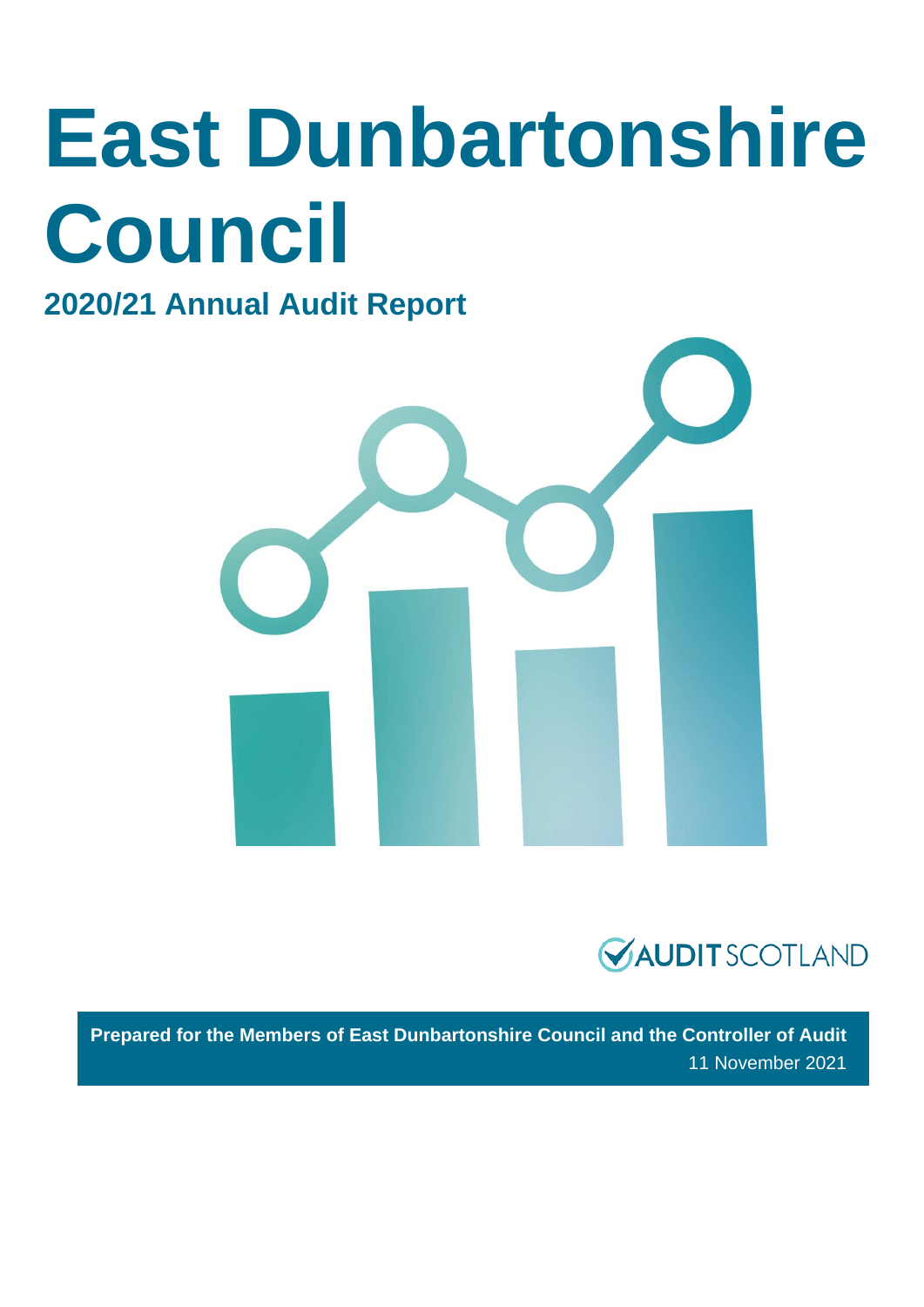### **Contents**

| Key messages                        | 3  |
|-------------------------------------|----|
| <b>Introduction</b>                 | 5  |
| 1. Audit of 2020/21 annual accounts | 8  |
| 2. Financial management             | 14 |
| 3. Financial sustainability         | 19 |
| 4. Governance and transparency      | 22 |
| 5. Best Value                       | 28 |
| <b>Appendix 1</b>                   | 32 |
| <b>Appendix 2</b>                   | 35 |
| <b>Appendix 3</b>                   | 39 |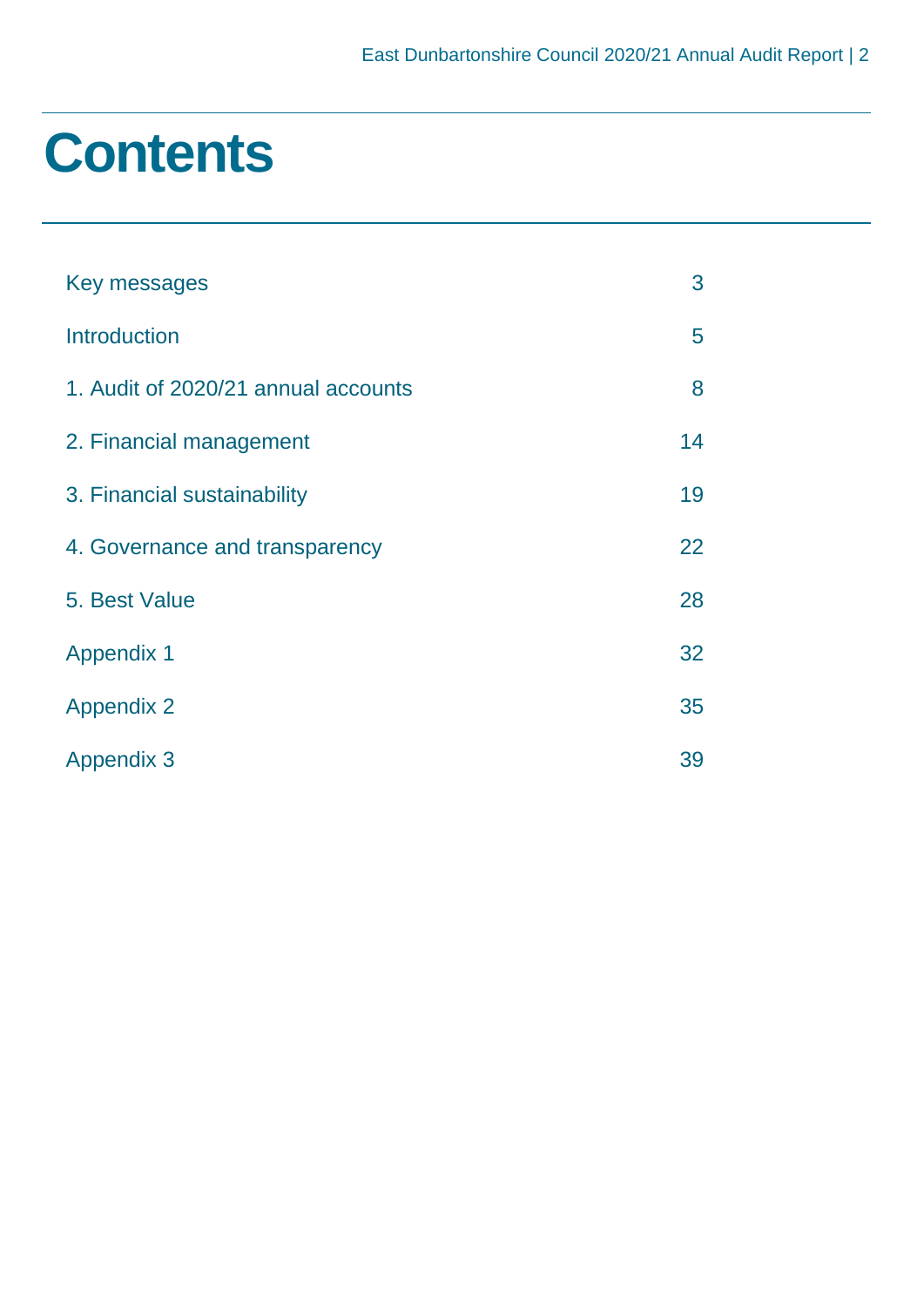### <span id="page-2-0"></span>**Key messages**

### **Best Value**

- **1** The [Best Value Assurance Report](https://www.audit-scotland.gov.uk/uploads/docs/report/2021/bv_210929_east_dun.pdf) (BVAR) on East Dunbartonshire Council was published in September 2021. It concludes that the council has demonstrated a good pace of improvement since the last Best Value Audit in 2017.
- **2** The council demonstrates strong and improving services, effective leadership, a clear vision and a focus on continuous improvement. The council has good self awareness and is open about where it needs to improve. The Accounts Commission highlighted the council's housing services as an area for urgent improvement.
- **3** The BVAR was considered by the Council on 4 November 2021, together with an action plan in response to the improvement recommendations. Next year's Annual Audit Report will include an update on the progress made by the council in response to the BVAR.

#### **2020/21 annual accounts**

- **4** The annual accounts of East Dunbartonshire Council give a true and fair view of its financial position for the year ended 31 March 2021. Our audit opinions on the annual accounts of the council, its group and the two section 106 charities administered by the council are unmodified.
- **5** Covid-19 led to delays in the auditing timetable for 2020/21 annual accounts. Submission of the audited annual accounts is in line with revised government timescales.

#### **Financial management**

- **6** Financial management is effective with a budget setting process focused on the council's priorities.
- **7** Overall, the council delivered services within budget in 2020/21, an underspend of £14.350 million is reported on services, of which £5.251 million relates to East Dunbartonshire Integration Joint Board.
- **8** Systems of internal control operated effectively in 2020/21. There were a small number of areas where controls could be strengthened.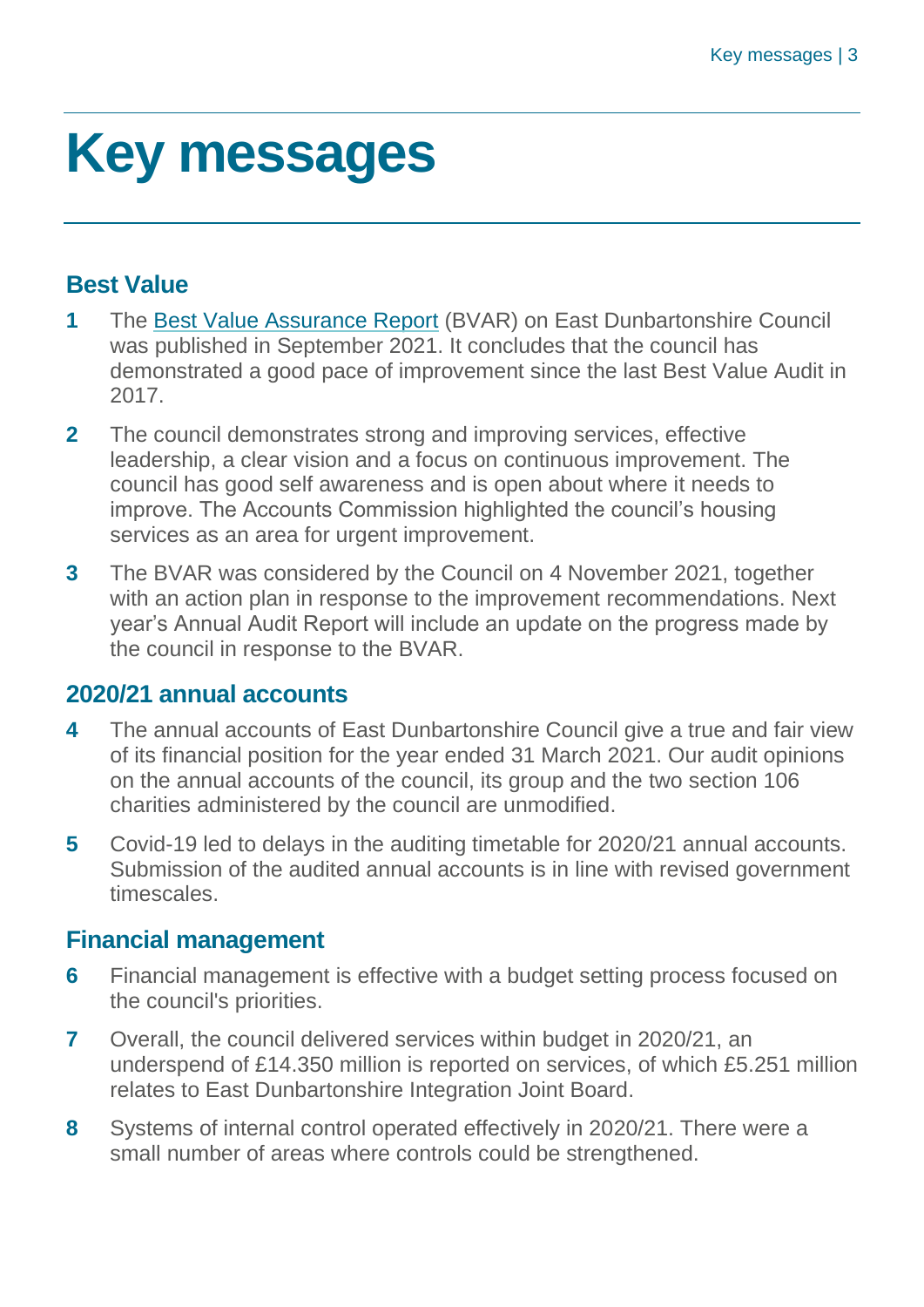### **Financial sustainability**

- **9** Achievement of the 2021/22 budget is challenging. The projected financial gap of £7.4 million will be funded from reserves and the application of financial flexibilities. The council plans to update the transformation programme to support strategic planning and recovery over the medium-term.
- **10** While the longer-term is more uncertain the council is well prepared to face future financial challenges.
- **11** The latest medium-term financial plan sets out the budget to 2026/27. The impact of Covid-19 needs to be reflected in the council's longer-term plans.

#### **Governance and transparency**

- **12** The council has effective governance arrangements in place that support good governance and accountability. Changes to the arrangements in response to the Covid-19 outbreak in March 2020 are set out in the Annual Governance Statement in the accounts.
- **13** Service committee meetings resumed in November 2020 in a virtual format.
- **14** The council has appropriate arrangements in place to prevent fraud and corruption.
- **15** The council conducts its business in an open and transparent manner.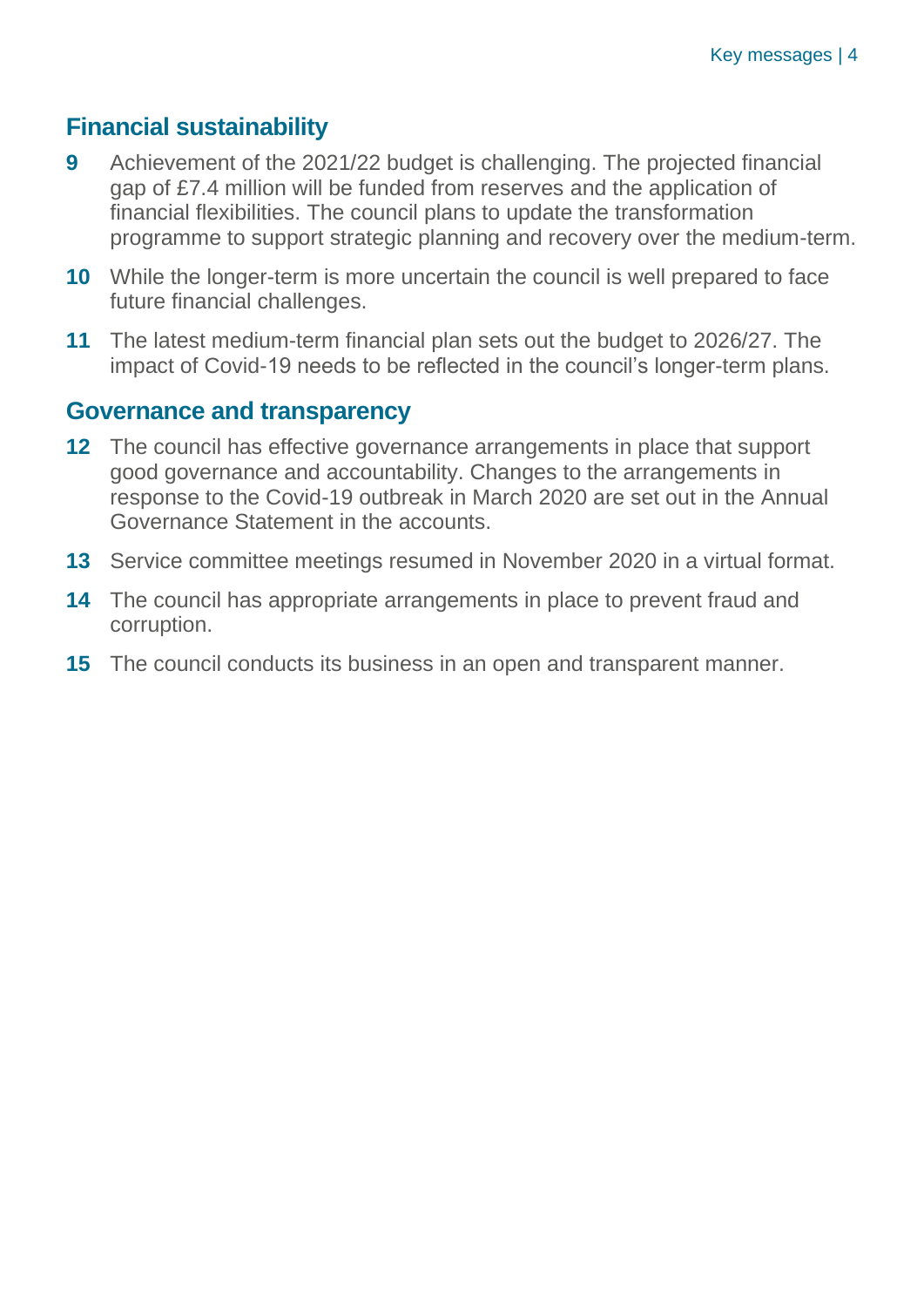### <span id="page-4-0"></span>**Introduction**

**1.** This report summarises the findings arising from the 2020/21 audit of East Dunbartonshire Council (the council) and its group.

**2.** The scope of the audit was set out in our 2020/21 Annual Audit Plan which was presented to management on 15 March 2021. The Annual Audit Plan was considered by members, on 18 March 2021, under interim governance arrangements put in place as a result of Covid-19.

**3.** This report comprises the findings from:

- an audit of the annual accounts of the council and its group including the statement of accounts of the two section 106 charities administered by the council and the issue of independent auditor's reports setting out our opinions
- a review of the council's key financial systems
- consideration of the four audit dimensions that frame the wider scope of public audit set out in the [Code of Audit Practice 2016](http://www.audit-scotland.gov.uk/report/code-of-audit-practice-2016) namely, financial management, financial sustainability, governance and transparency and value for money.

**4.** In September 2021, the East Dunbartonshire Council Best Value Assurance Report (BVAR) was published. We summarise the findings of the BVAR in this report but do not duplicate its findings.

**5.** The global coronavirus pandemic has had a considerable impact on East Dunbartonshire Council during 2020/21. This has had implications on the services it delivers, sickness absence, and the planned progress of some projects and activities. Risks related to the pandemic were included in our Annual Audit Plan, and we have adapted our planned work to address any new emerging risks. The audit of the accounts was carried out remotely.

#### **Adding value through the audit**

**6.** We add value to the council through the audit by:

- identifying and providing insight on significant risks, and making clear and relevant recommendations
- sharing intelligence and good practice through our national reports [\(Appendix 3\)](#page-38-0) and good practice guides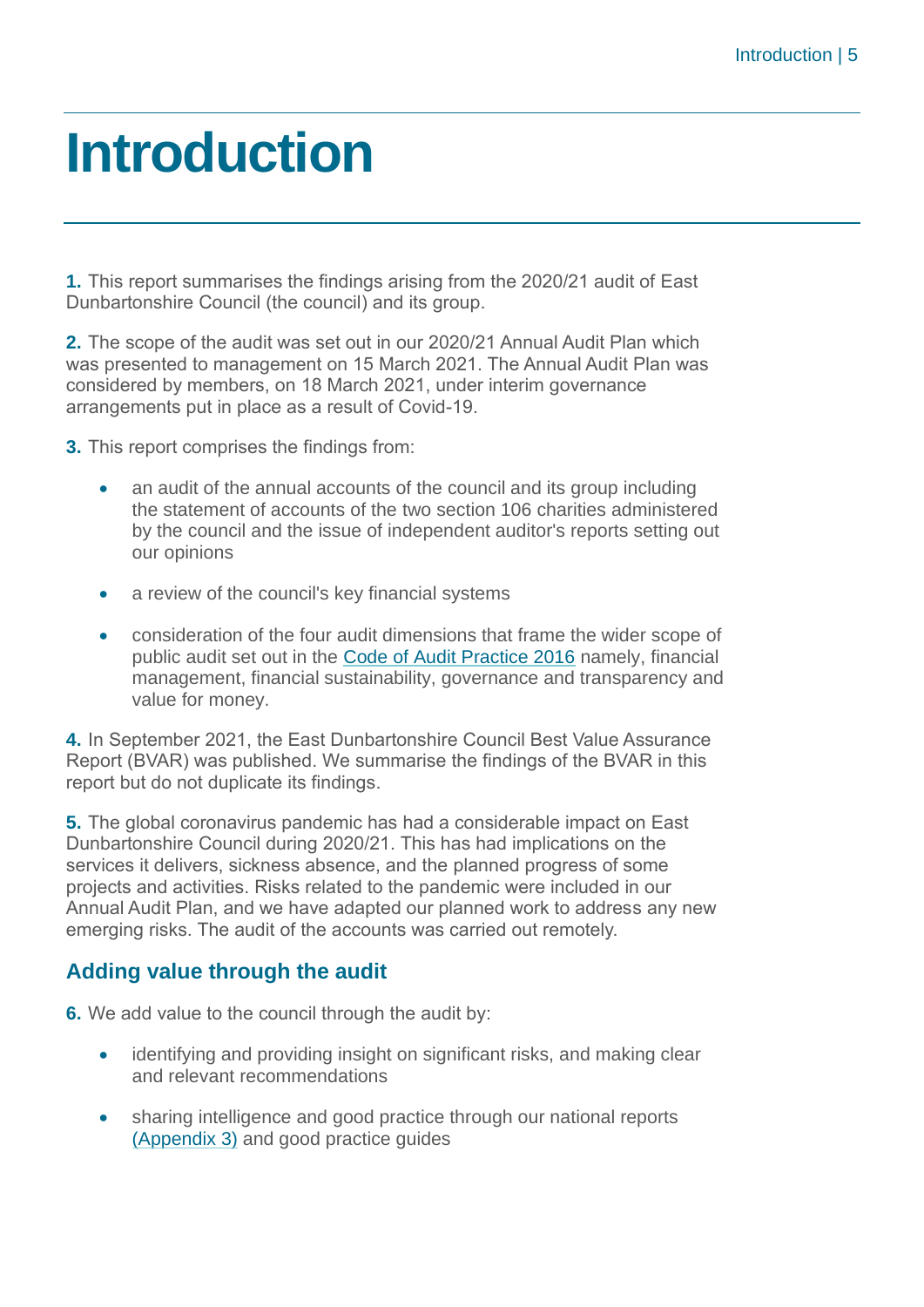• providing clear and focused conclusions on the appropriateness, effectiveness and impact of corporate governance, performance management arrangements and financial sustainability.

#### **Responsibilities and reporting**

**7.** The council has primary responsibility for ensuring the proper financial stewardship of public funds. This includes preparing annual accounts that are in accordance with proper accounting practices.

**8.** The council is also responsible for compliance with legislation, and putting arrangements in place for governance, propriety and regularity that enable it to successfully deliver its objectives.

**9.** Our responsibilities as independent auditor appointed by the Accounts Commission are established by the Local Government in Scotland Act 1973, the [Code of Audit Practice 2016](http://www.audit-scotland.gov.uk/report/code-of-audit-practice-2016) and supplementary guidance, and International Standards on Auditing in the UK.

**10.** As public sector auditors we give independent opinions on the annual accounts. Additionally, we conclude on:

- the effectiveness of the council's performance management arrangements,
- the suitability and effectiveness of corporate governance arrangements, and financial position
- the arrangements for securing financial sustainability and,
- Best Value arrangements.

**11.** Further details of the respective responsibilities of management and the auditor can be found in the [Code of Audit Practice 2016.](http://www.audit-scotland.gov.uk/report/code-of-audit-practice-2016) and supplementary guidance.

**12.** This report raises matters from our audit. Weaknesses or risks identified are only those which have come to our attention during our normal audit work and may not be all that exist. Communicating these does not absolve management from its responsibility to address the issues we raise and to maintain adequate systems of control.

**13.** Our annual audit report contains an agreed action plan at [Appendix 1](#page-31-0) setting out specific recommendations, responsible officers and dates for implementation. It also includes outstanding actions from last year and the steps being taken to implement them.

#### **Auditor independence**

**14.** Auditors appointed by the Accounts Commission or Auditor General must comply with the Code of Audit Practice and relevant supporting guidance. When auditing the financial statements auditors must comply with professional standards issued by the Financial Reporting Council and those of the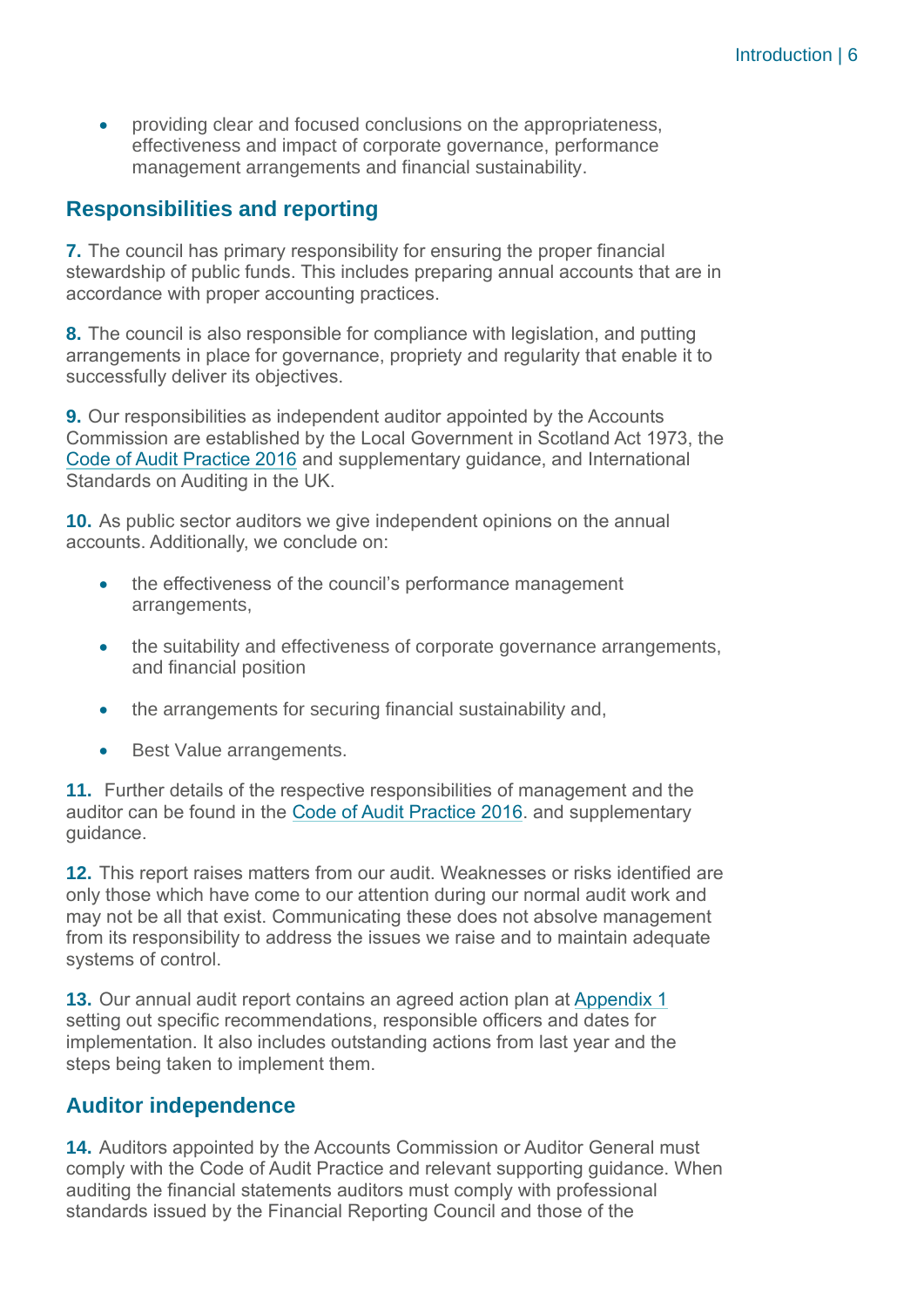professional accountancy bodies. We can confirm that we comply with the Financial Reporting Council's Ethical Standard. We can also confirm that we have not undertaken any non-audit related services and therefore the 2020/21 audit fee of £262,700 as set out in our Annual Audit Plan remains unchanged. We are not aware of any relationships that could compromise our objectivity and independence.

#### **Extension of auditor appointment**

**15.** Auditors appointed under statute by the Accounts Commission are engaged for a five-year period. The current audit engagement was due to end after the conclusion of the 2020/21 audit. Normally at the end of each five-year period a new auditor is appointed, either Audit Scotland or a private sector accountancy firm.

**16.** In October 2020 the Accounts Commission approved the extension of current audit appointments for a year to include the 2021/22 audit year. This decision reflects the need for stability and continuity given the longer-term impact of Covid-19 on audited bodies and the difficulty of running the necessary audit procurement exercise during the pandemic. Similar extensions are effective for the council's associated bodies, for example, Mugdock Country Park Joint Management Committee.

**17.** This report is addressed to both the council and the Controller of Audit and will be published on Audit Scotland's website [www.audit-scotland.gov.uk](http://www.audit-scotland.gov.uk/) in due course. We would like to thank the management and staff who have been involved in our work for their cooperation and assistance during the audit.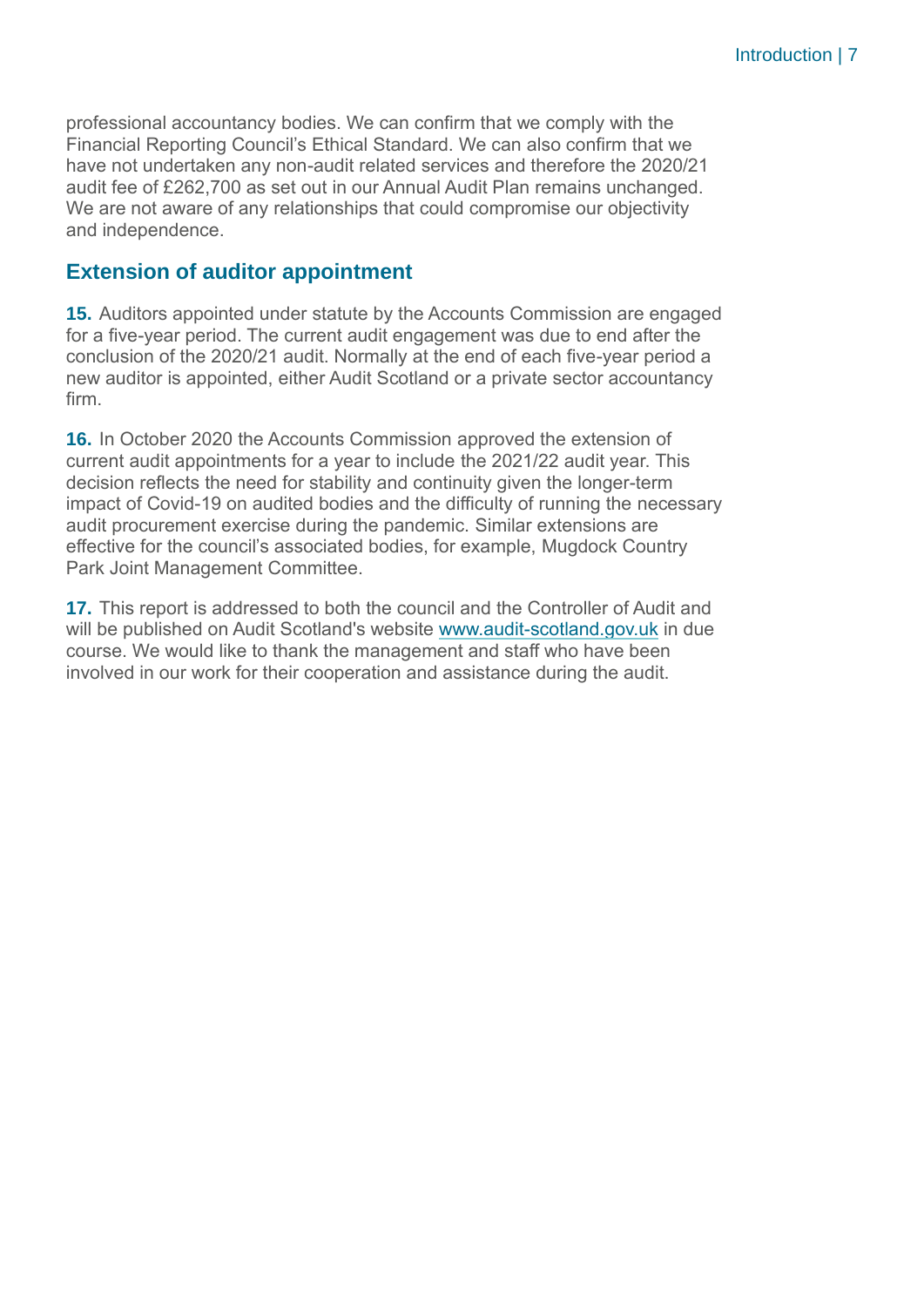## <span id="page-7-0"></span>**1. Audit of 2020/21 annual accounts**

The principal means of accounting for the stewardship of resources and performance

### **Main judgements**

The annual accounts of East Dunbartonshire Council give a true and fair view of its financial position for the year ended 31 March 2021. Our audit opinions on the annual accounts of the council, its group and the two section 106 charities administered by the council are unmodified.

Covid-19 led to delays in the auditing timetable for 2020/21 annual accounts. Submission of the audited annual accounts is in line with revised government timescales.

#### **Our audit opinions on the annual accounts are unmodified**

**18.** The accounts for the council and its group for the year ended 31 March 2021 were approved at a meeting of the Council on 11 November 2021. As reported in the independent auditor's report:

- the financial statements give a true and fair view and were properly prepared in accordance with the financial reporting framework
- the audited part of the remuneration report, management commentary and the annual governance statement were all consistent with the financial statements and properly prepared in accordance with the relevant regulations and guidance.

#### **The annual accounts were signed off in line with the revised timescales permitted to reflect Covid-19**

**19.** As a result of the continuing impact of Covid-19 the submission deadlines for Local Government audited annual accounts and annual audit reports have been set at 30 November 2021.

**20.** We received the unaudited annual accounts on 25 June 2021 in line with the original timetable set out in our 2020/21 Annual Audit Plan. The working papers provided with the unaudited accounts were of a good standard and finance staff provided good support to the audit team during the audit. As a consequence of the Covid-19 pandemic and alternative working arrangements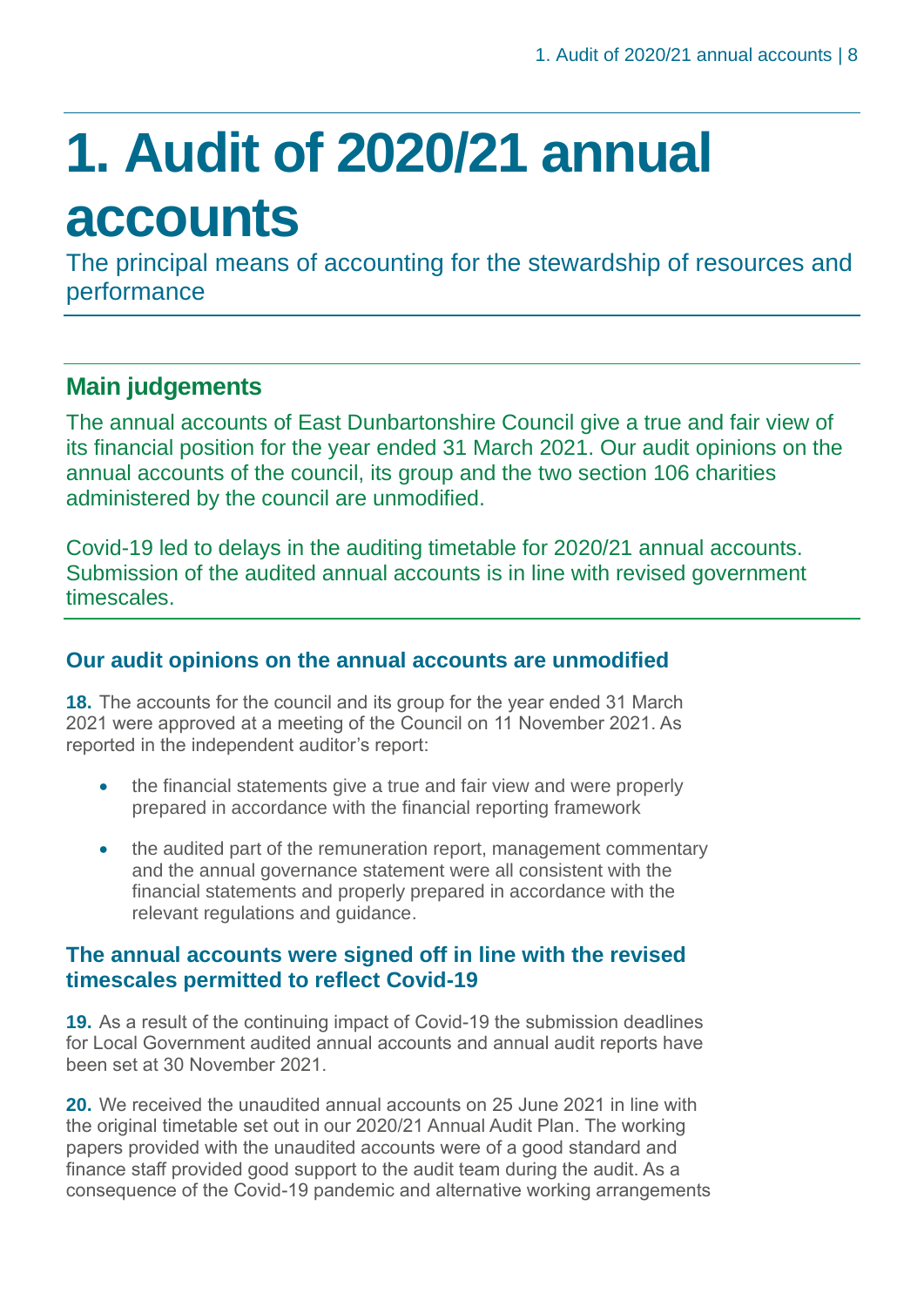there were some delays in the provision of supporting documentation. However, this did not significantly impact on the ability to meet the revised audit timetable.

**21.** Covid-19 and remote working also had an impact on the time taken to complete audit work. Remote working meant that audit tasks took longer than usual as the audit team were unable to access staff, records and systems as readily as when physical access was available. Although later than first planned, the annual accounts were signed off in line with the Scottish Government's revised deadline permitted to reflect the impact of Covid-19.

#### **Our audit opinions on Section 106 charities are unmodified**

**22.** Due to the interaction of section 106 of the Local Government in Scotland Act 1973 with the charities legislation, a separate independent auditor's report is required for the statement of accounts of each registered charity where members of East Dunbartonshire Council are sole trustees, irrespective of the size of the charity.

**23.** The council has made good progress in reducing the number of charitable trusts where it is the sole trustee in recent years from seven in 2015/16 to two in 2020/21. We received the charities' accounts in line with the agreed timetable and after completing our audit we reported in the independent auditor's reports that:

- the financial statements properly present the section 106 charities' financial position and are properly prepared in accordance with charities legislation
- the trustees' annual report is consistent with the financial statements and prepared in accordance with proper accounting practices.

**24.** Our audit opinions on the two Section 106 charities are unmodified.

#### **There were no objections raised to the annual accounts**

**25.** The Local Authority Accounts (Scotland) Regulations 2014 require local government bodies to publish a public notice on its website that includes details of the period for inspecting and objecting to the accounts. This must remain on the website throughout the inspection period. The council complied with the regulations. There were no objections to the 2020/21 accounts.

#### **Overall materiality is £4.4 million**

**26.** We apply the concept of materiality in both planning and performing the audit and in evaluating the effect of identified misstatement on the audit and of uncorrected misstatements, if any, on the financial statements and in forming the opinion in the auditor's report. We identify a benchmark on which to base overall materiality, such as gross expenditure, and apply what we judge to be the most appropriate percentage level for calculating materiality values.

**27.** The determination of materiality is based on professional judgement and is informed by our understanding of the entity and what users are likely to be most concerned about in the annual accounts. In assessing performance materiality,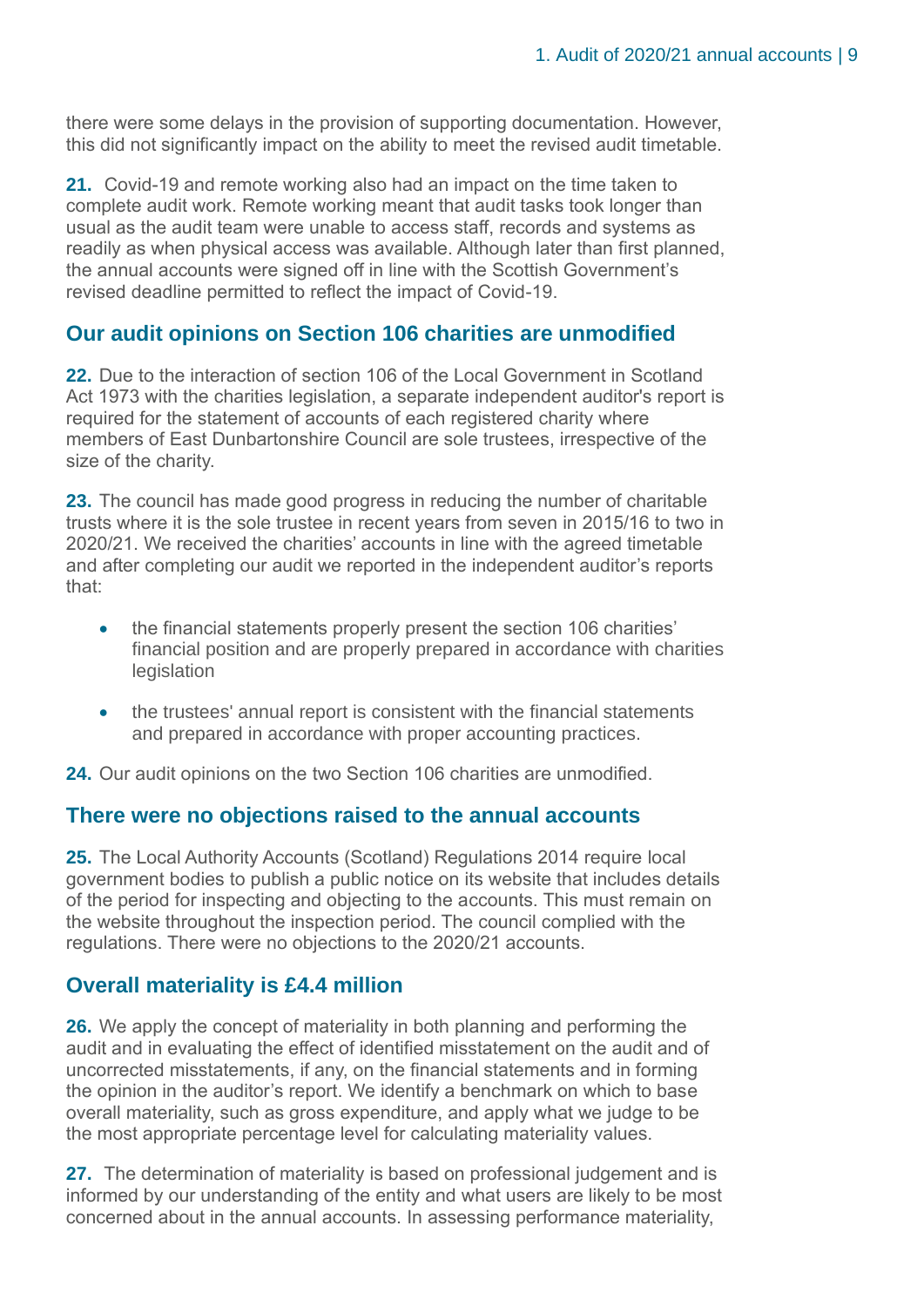we have considered factors such as our findings from previous audits, any changes in business processes and the entity's control environment including fraud risks.

**28.** Our initial assessment of materiality for the annual accounts was carried out during the planning phase of the audit. This was reviewed and revised on receipt of the unaudited annual accounts and is summarised in [Exhibit 1.](#page-9-0) However, these changes were not significantly different from our planned levels and did not impact on our audit approach.

#### <span id="page-9-0"></span>**Exhibit 1 Materiality values**

| <b>Materiality level</b> | <b>Amount</b>  |
|--------------------------|----------------|
| Overall materiality      | £4.422 million |
| Performance materiality  | £2.211 million |
| Reporting threshold      | £44 thousand   |

Source: Audit Scotland

#### **Appendix 2 identifies the main risks of material misstatement and our audit work performed to address these**

**29.** Appendix 2 [provides our assessment of the risks of material misstatement](#page-34-0) [in the annual accounts and any wider audit dimension risks. These risks](#page-34-0) [influence our overall audit strategy, the allocation of staff resources to the audit](#page-34-0) [and indicate how the efforts of the team were directed. The appendix identifies](#page-34-0) [the work we undertook to address these risks and our conclusions from this](#page-34-0) [work.](#page-34-0)

**30.** We have no issues to report from our work on the risks of material misstatement highlighted in our 2020/21 Annual Audit Plan.

#### **Significant findings from the audit of the annual accounts are reported in Exhibit 2**

**31.** International Standard on Auditing (UK) 260 requires us to communicate significant findings from the audit to those charged with governance, including our view about the qualitative aspects of the body's accounting practices. We have no significant findings to report around the qualitative aspects covering accounting policies, accounting estimates and financial statements disclosures.

**32.** The significant findings are summarised in [Exhibit 2.](#page-10-0) Where a finding has resulted in a recommendation to management, a cross reference to the action plan i[n Appendix 1](#page-31-0) has been included.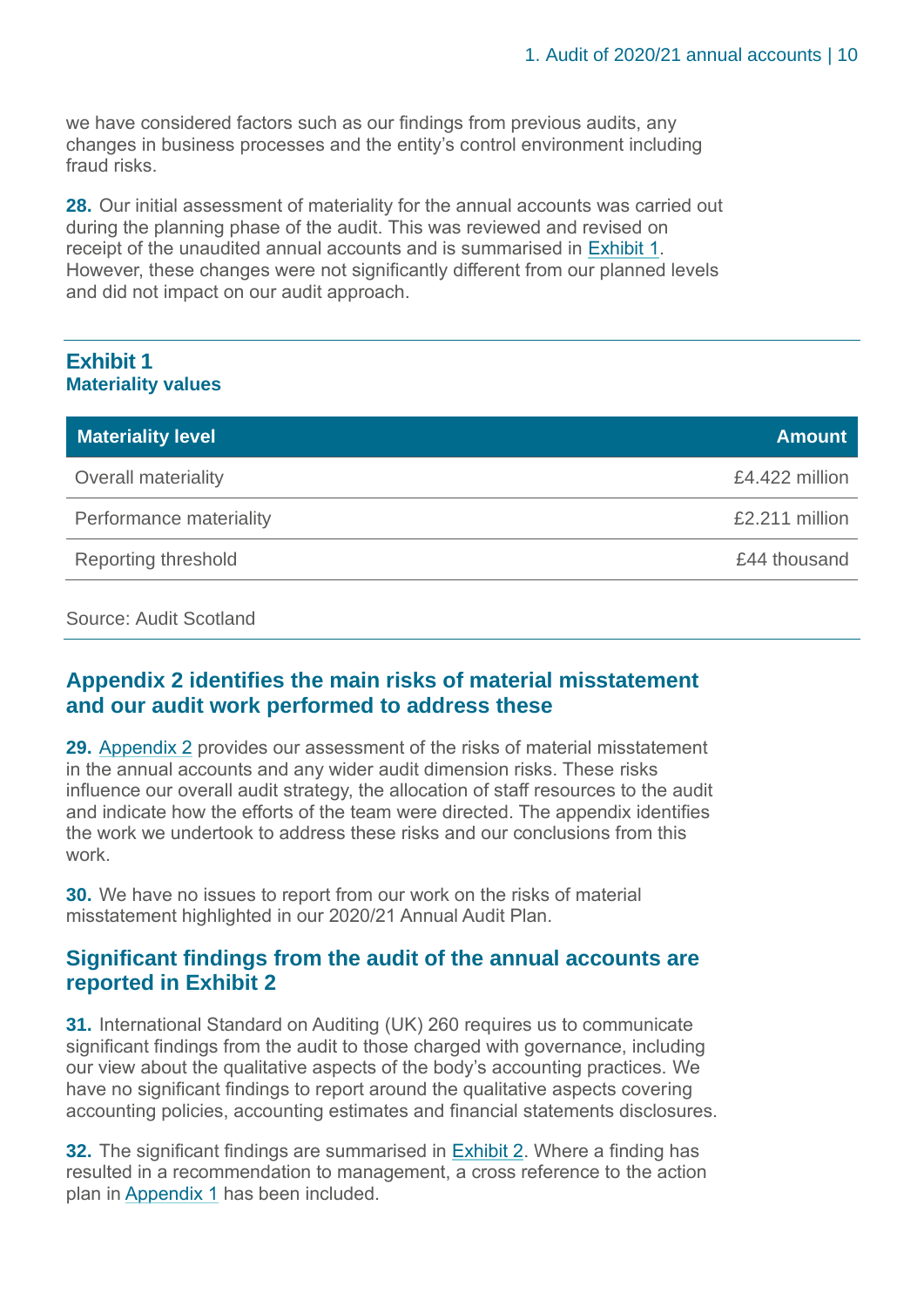#### <span id="page-10-0"></span>**Exhibit 2 Significant findings from the audit of the annual accounts**

#### **1. Accounting treatment of Covid-19 funding**

The Scottish Government provided Covid-19 support funding to all councils in Scotland in 2020/21 through a number of different grant funding streams.

The Local Authority (Scotland) Accounts Advisory Committee (LASAAC) issued guidance on the expected accounting treatment and disclosure requirements for each grant.

The main consideration for councils was to assess whether they were acting as the principal, i.e. the council is acting on its own behalf) or as an agent of the Scottish Government in the disbursement of the grants to third parties.

Our review of the council's accounting treatment against the LASAAC guidance noted the following errors:

- Free School Meals Income (£0.229 million) which was accounted for as agency but should have been treated as principal.
- Winter Hardship £100 Payments and Administration (Balance) (£0.091 million) and Covid-19 Spring Hardship Payment (£0.306 million) - to comply with the guidance, the funding should be appropriately broken down to apply proper treatment for each element (i.e. payments and administration costs). However, these two funding streams were originally combined and all treated as principle and agency respectively.

Two smaller funding streams, Death Registration (£0.012 million) and Environmental Health Officers (£0.019 million) were accounted for as agency but should have been treated as principal.

#### **Issue Resolution**

For noting only. Management have made appropriate adjustments to the annual accounts. This resulted in Covid-19 principal funding increasing by £0.260 million and agency funding decreasing by £0.260 million.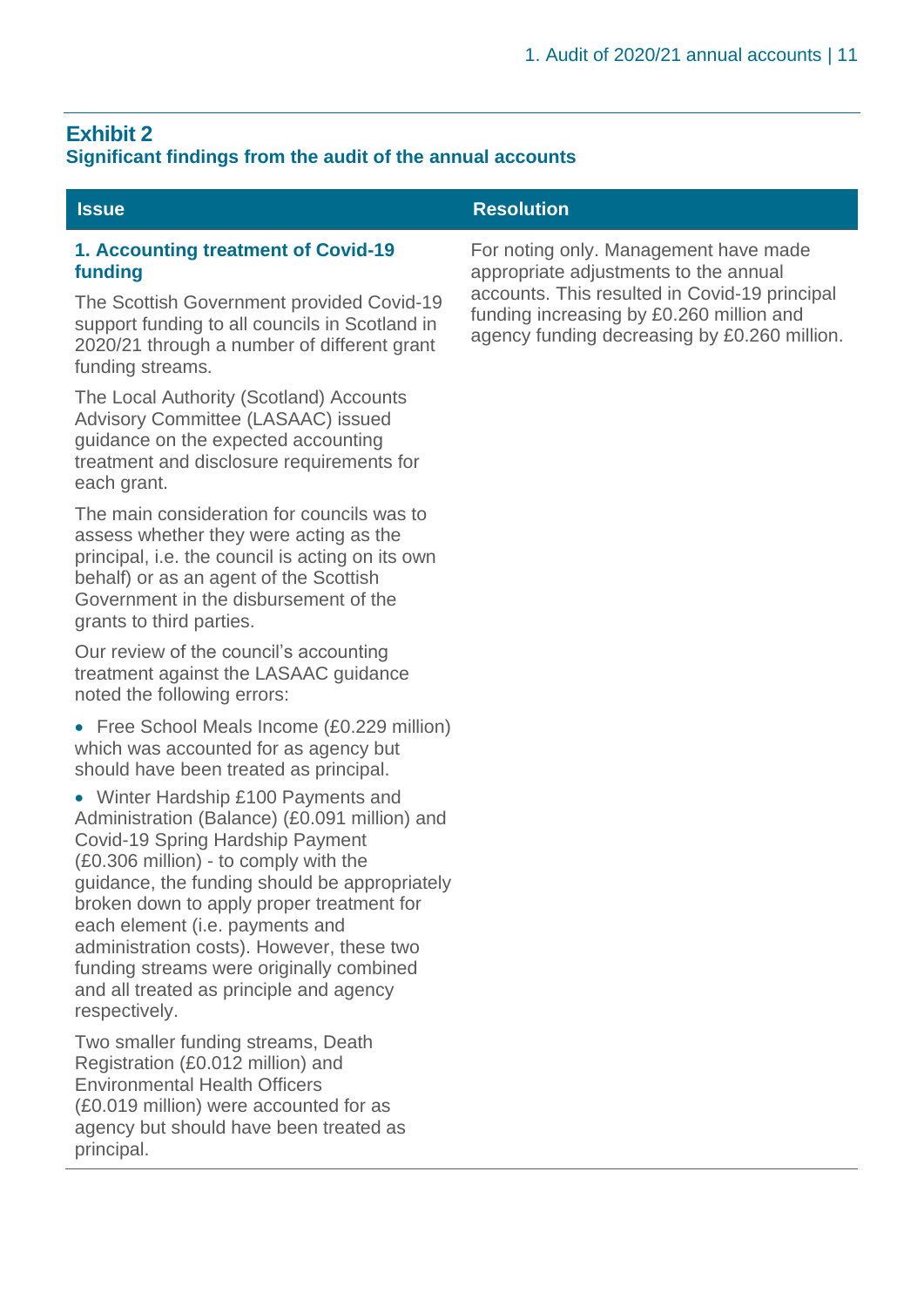#### **2. Covid-19 agency year-end balance**

The LASAAC guidance states that where a Council is acting as an agent, it should not recognise the gross transactions as income or expenditure in the Comprehensive Income and Expenditure Statement. The net balance should be included and accounted for as a debtor or creditor. The council has included total agency funding within both the accounts receivable and accounts payable balances within the Balance Sheet. As a result, both of these balances were overstated by £20.861 million.

#### **3. Bad debt provision and collectability of debt**

The council has a number of bad debt provisions (BDPs) for various categories of debtors including Council Tax, Non-Domestic Rates, Housing Rents and Sundry Debtors.

The level of provision applied is dependent on the council's consideration of the collectability and age profile of its debt. The impact of Covid-19 has further impacted on the level of provisions required and from our review of BDPs for 2020/21 we noted that:

- Council Tax BDP has increased by £1.590 million (10.5%)
- Non- Domestic Rates BDP has increased by £0.296 million (14.3%)
- Housing Rents BDP has increased by £0.680 million (26.9%)

Sundry Debtors BDP has increased by £0.679 million (51.4%)

We are satisfied with the level of BDPs included in the council's 2020/21 annual accounts. However, given the increases in provisions applied in 2020/21, the council should consider whether it should continue to pursue those debts with an older age profile which are already fully provided for and. where it feels that they are not collectable, they should be considered for write off.

#### **Recommendation 1**

(refer [Appendix 1,](#page-31-0) action plan)

Source: Audit Scotland

#### **Identified misstatements in the accounts were adjusted in the accounts, these were less than our performance materiality and we did not need to revise our audit approach**

**33.** There were a number of adjustments to the unaudited financial statements arising from our audit which were above our reporting threshold. All adjusted errors related to classification errors within the notes to the accounts and as such there was no net impact of these adjustments on the deficit of the

#### **Issue Resolution**

For noting only. Management have made appropriate adjustments to the annual accounts.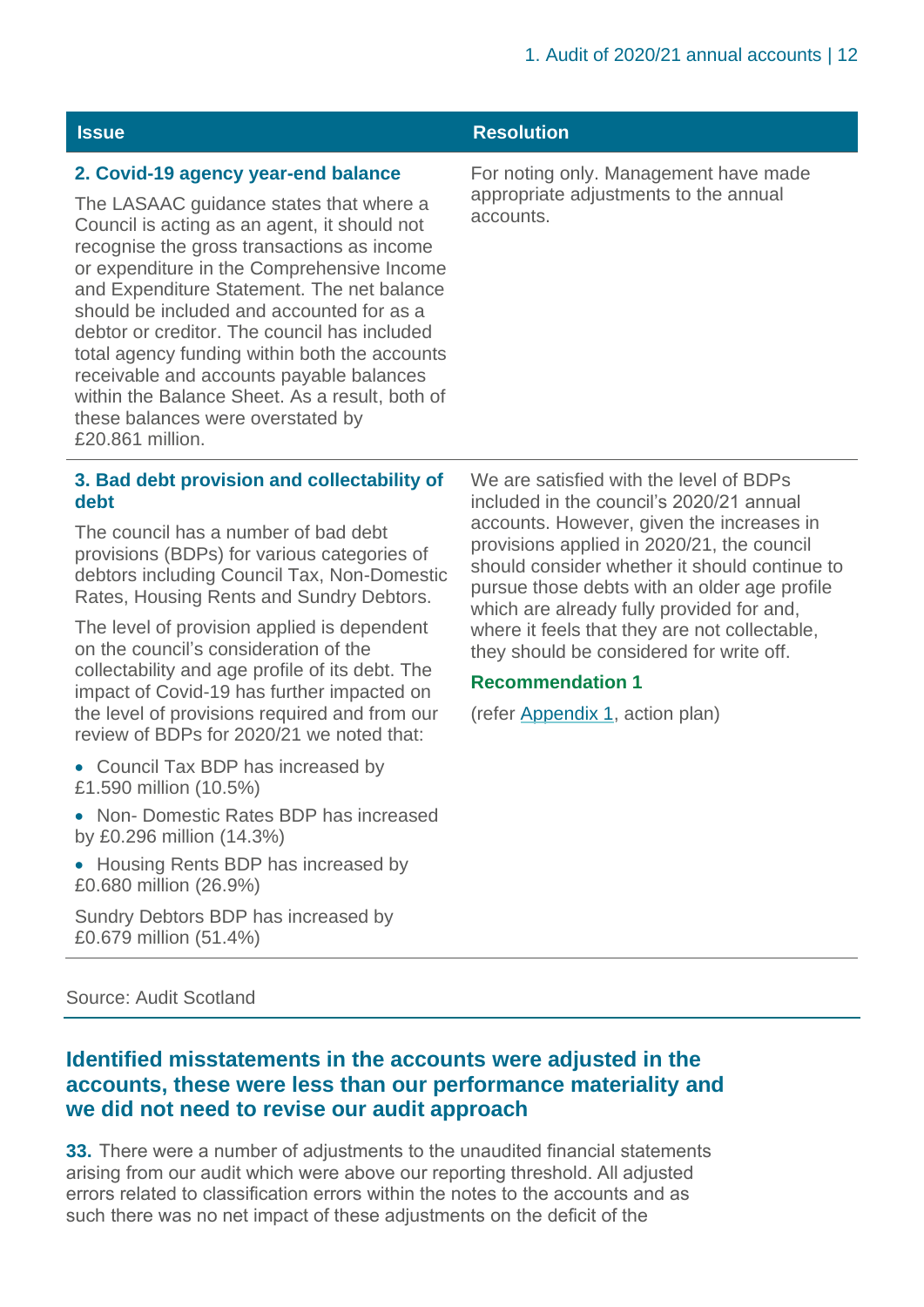provision of services or net assets. We have concluded that the misstatements identified arose from issues that have been isolated and identified in their entirety and do not indicate further systemic error. There were no unadjusted errors in the annual accounts which exceeded our reporting threshold.

#### **Annual review of land and property valuations**

**34.** East Dunbartonshire Council, like the majority of Scottish councils, carries out a rolling revaluation programme, which ensures that all categories of Land and Property assets are revalued at least every 5 years. The Chief Finance Officer has provided assurances on the values disclosed in the 2020/21 annual accounts for those categories of assets not revalued this year. We are satisfied with the assurances provided by the Chief Finance Officer for the 2020/21 annual accounts Land and Property assets valuations.

**35.** For those categories of Land and Property assets not revalued each year as part of the rolling 5 year revaluation programme, the Chief Finance Officer has agreed to document an annual review to provide assurance on the value of these assets. It will document how the council has concluded that in the absence of a recent revaluation the asset values in the annual accounts are fairly stated.

#### **Progress was made on prior year audit recommendations**

**36.** The council has made good progress in implementing our prior year audit recommendations. For actions not yet implemented, revised responses and timescales have been agreed with management, and are set out in [Appendix 1.](#page-31-0)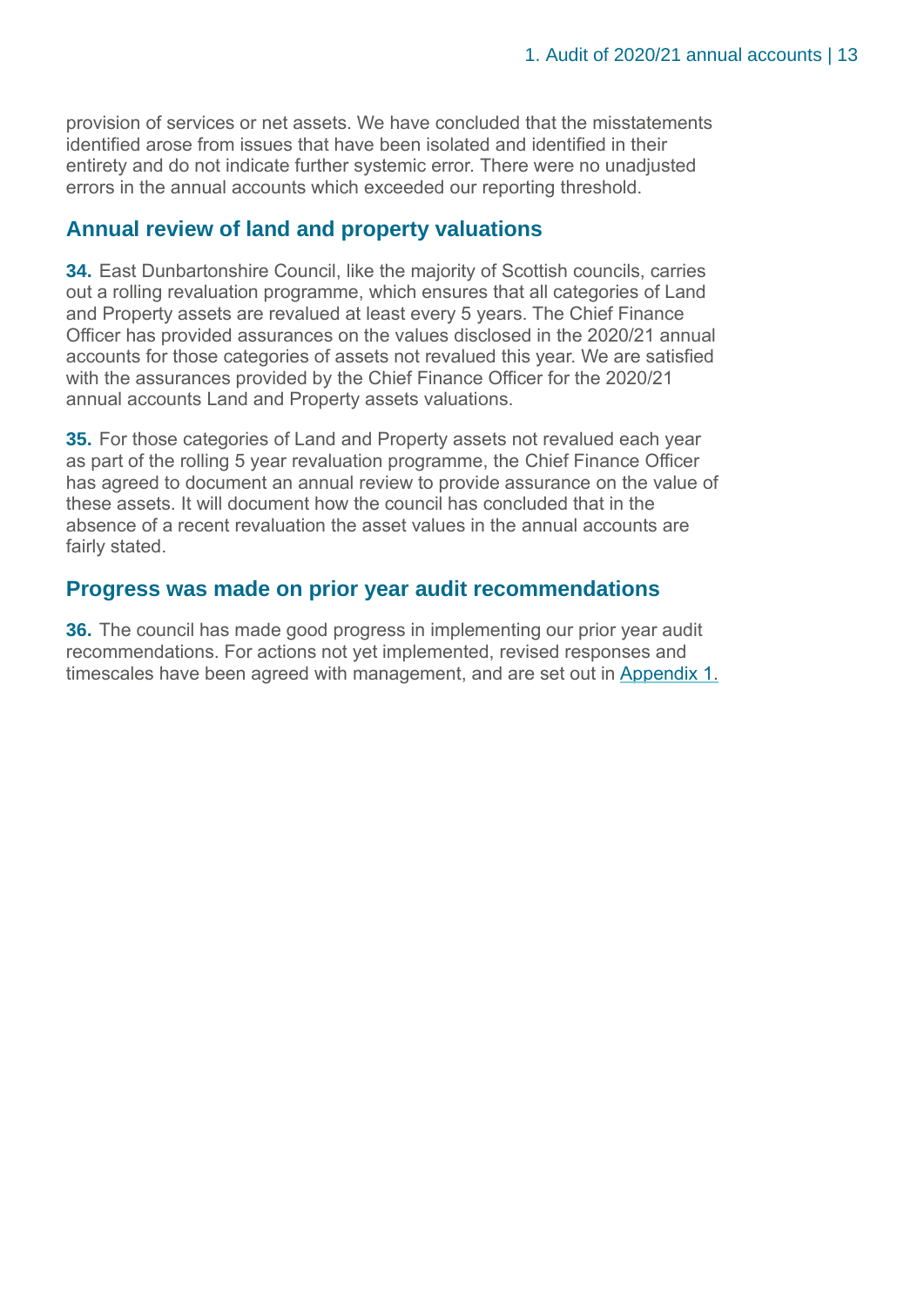## <span id="page-13-0"></span>**2. Financial management**

Financial management is about financial capacity, sound budgetary processes and whether the control environment and internal controls are operating effectively.

#### **Main judgements**

Financial management is effective with a budget setting process focused on the council's priorities.

Overall, the council delivered services within budget in 2020/21, an underspend of £14.350 million is reported on services, of which £5.251 million relates to East Dunbartonshire Integration Joint Board.

Systems of internal control operated effectively in 2020/21. There were a small number of areas where controls could be strengthened.

#### **Financial management is effective**

**37.** The BVAR concludes that the council has a well established budget setting process that supports elected members to develop and scrutinise savings plans and understand the impact of proposed service changes. The annual budget setting process is informed by a public consultation exercise and is focused on the council's priorities.

**38.** In February 2020 the Council approved its 'Prioritising Our Services, Prioritising Our Resources: General Fund Revenue Budget 2020/21' report. The budget was based on a 3.95 per cent increase in council tax and included efficiency savings of £6.771 million. The council planned to meet a funding gap of £1.8 million in 2020/21 from general revenue reserves. The 2020/21 budget was subsequently revised to include estimated Covid-19 costs and totalled £285.147 million.

#### **The council underspent against its 2020/21 budget as a result of additional late Covid-19 funding**

**39.** The impact on public finances of the Covid-19 pandemic has been unprecedented, which has necessitated both the Scottish and UK governments providing substantial additional funding for public services as well as support for individuals, businesses and the economy. It is likely that further financial measures will be needed and that the effects will be felt well into the future.

**40.** The council received additional Covid-19 funding of £24.420 million in 2020/21. £17.131 million has been spent on Covid-19 costs to date. The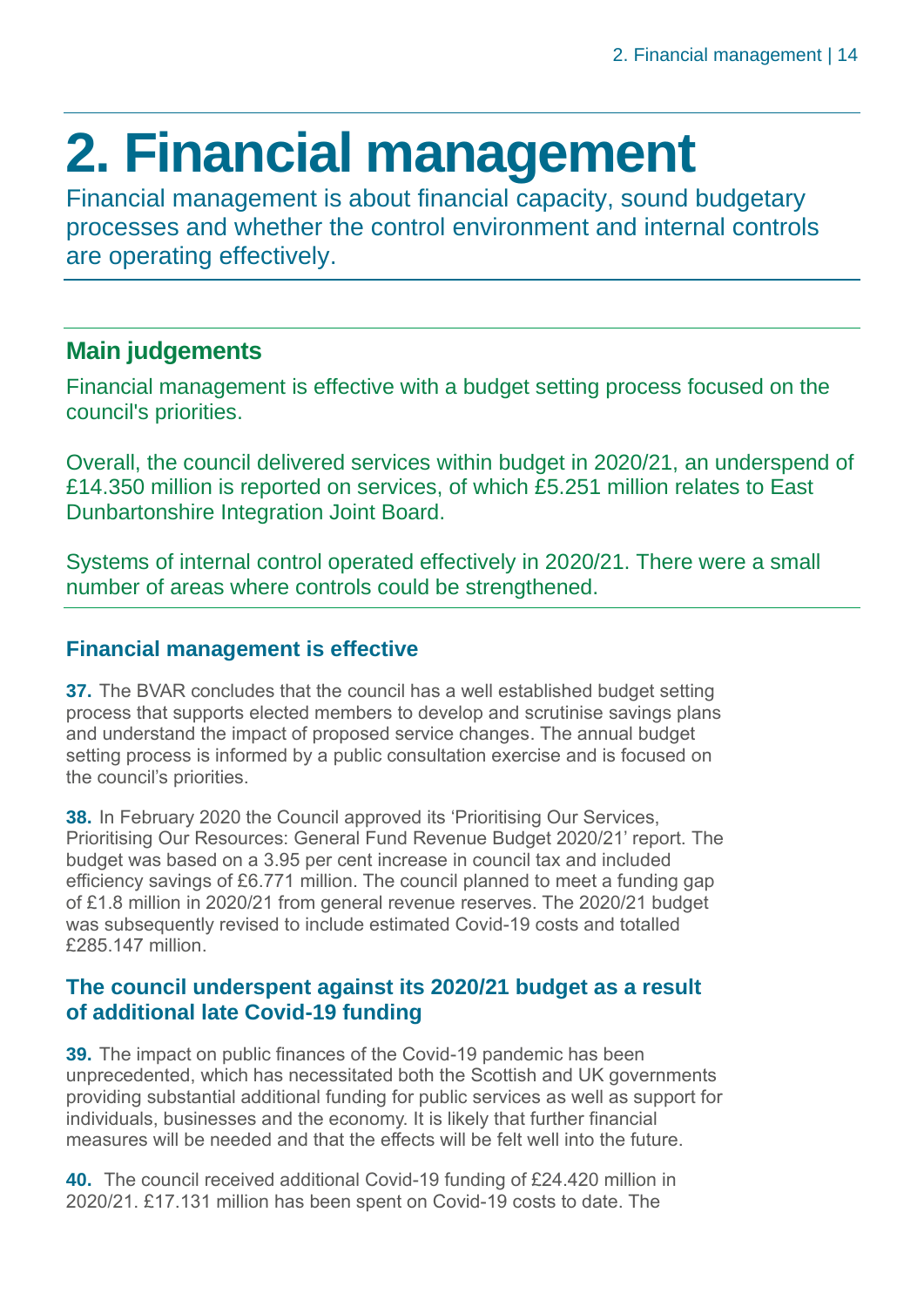remaining £7.290 million is held in the reserves to provide funding for Covid-19 recovery in 2021/22.

**41.** The council underspent against its budget in 2020/21. A surplus of £14.350 million is reported against the general fund budgeted net expenditure of £285.147 million. £5.251 million of this surplus relates to and is held by East Dunbartonshire Integration Joint Board (IJB), and £7.290 million of the surplus relates to unspent Covid-19 funding. The other main areas of underspend are described in [Exhibit 3.](#page-14-0) The planned use of reserves was not required.

#### <span id="page-14-0"></span>**Exhibit 3**

#### **Summary of significant underspends against budget**

| <b>Area</b>         | £m               | <b>Reason for variance</b>                                                                                                                                                                  |
|---------------------|------------------|---------------------------------------------------------------------------------------------------------------------------------------------------------------------------------------------|
| <b>Underspends</b>  |                  |                                                                                                                                                                                             |
| <b>Debt Charges</b> | £2.521m<br>(20%) | Debt charges were lower than planned due to<br>reduced borrowing as the capital programme<br>was delayed due to Covid-19.                                                                   |
| Education           | £2.761m<br>(3%)  | £1.8 million of the Education underspend relates<br>to employee costs with the balance representing<br>unspent Covid-19 funding received in year but<br>will be carried forward to 2021/22. |

Source: East Dunbartonshire Council 2020/21 Annual Accounts and 2020/21 Financial Outturn Report (June 2021)

#### **Planned efficiency savings were not fully achieved but the shortfall was met by budget underspends**

**42.** The total efficiency savings included in the council's 2020/21 revenue budget were £6.771 million, actual savings achieved were £5.634 million (83% of the total planned savings). This is an increase from 2019/20 when 73% of the total planned savings were achieved.

**43.** The council did not achieve the anticipated savings in its 2020/21 transformation programme due to the impact of Covid-19.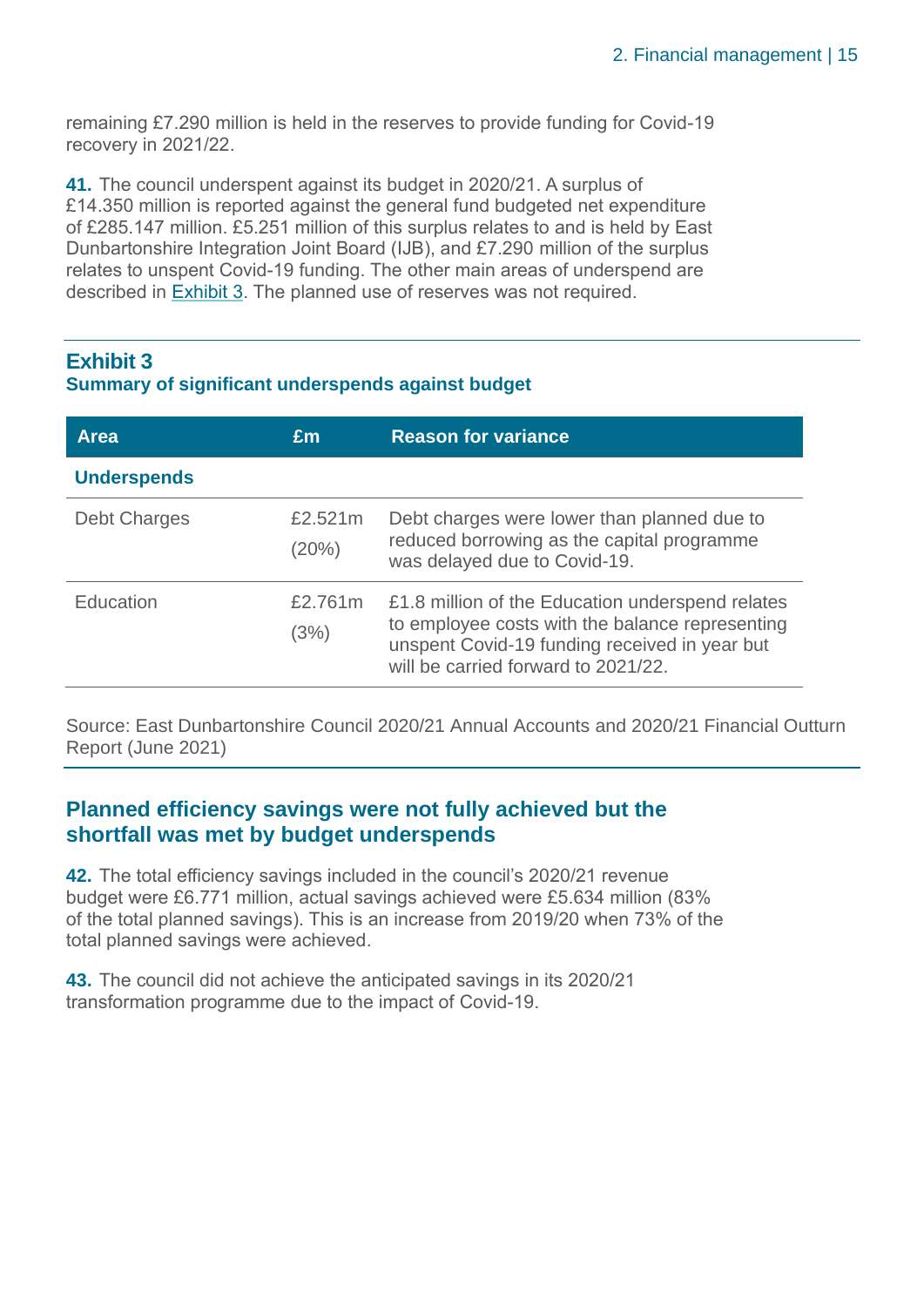#### **The council's reserves have increased due to unspent late Covid-19 funding and service underspends**

#### **Exhibit 4**

The council's usable reserves

| <b>Reserve</b>                  | 31 March 2020<br>(£ million) | 31 March 2021<br>(£ million) |
|---------------------------------|------------------------------|------------------------------|
| General fund non-earmarked      | 17.8                         | 18.0                         |
| General fund earmarked          | 5.7                          | 17.0                         |
| Housing revenue account         | 6.5                          | 8.9                          |
| Vehicle repair and renewal fund | 0.6                          | 0.6                          |
| Capital fund                    | 6.0                          | 6.3                          |
| Central energy efficiency fund  | 0.2                          | 0.2                          |
| <b>Total usable reserves</b>    | 36.7                         | 51.0                         |

Source: East Dunbartonshire Council Annual Accounts

**44.** At 31 March 2021, non-earmarked or uncommitted reserves were £18.0 million. The council identified £5.3 million of this as a contingency reserve to meet unforeseen costs. This represented around 2 per cent of the £285.5 million net cost of services. Uncommitted general fund balances of 2 per cent are the level considered prudent by the council's Chief Finance Officer and set out in the council's reserve strategy.

#### **The housing revenue account balance reported a deficit of £2.281 million. After statutory adjustments the HRA balance increased by £2.459 million**

**45.** The council is required by legislation to maintain a separate HRA and to ensure that rents are set to a level which will at least cover the costs of its social housing provision. The income requirement for the HRA in 2020/21 was set at £15.061 million and was to be funded from council house rents. This resulted in a rent increase of 2.9%, and increased the average weekly rent based on a 48 week period from £82.15 to £84.53.

**46.** In 2020/21, the council recorded a deficit on HRA services of £2.281 million which was mainly due to a shortfall in rental income received as a result of the Covid-19 pandemic. However, after applying statutory accounting adjustments there was an increase of £2.459 million on the HRA balance, resulting in a closing balance of £8.942 million at the year end. These statutory adjustments are required to remove depreciation and impairment charges and to include loans fund costs,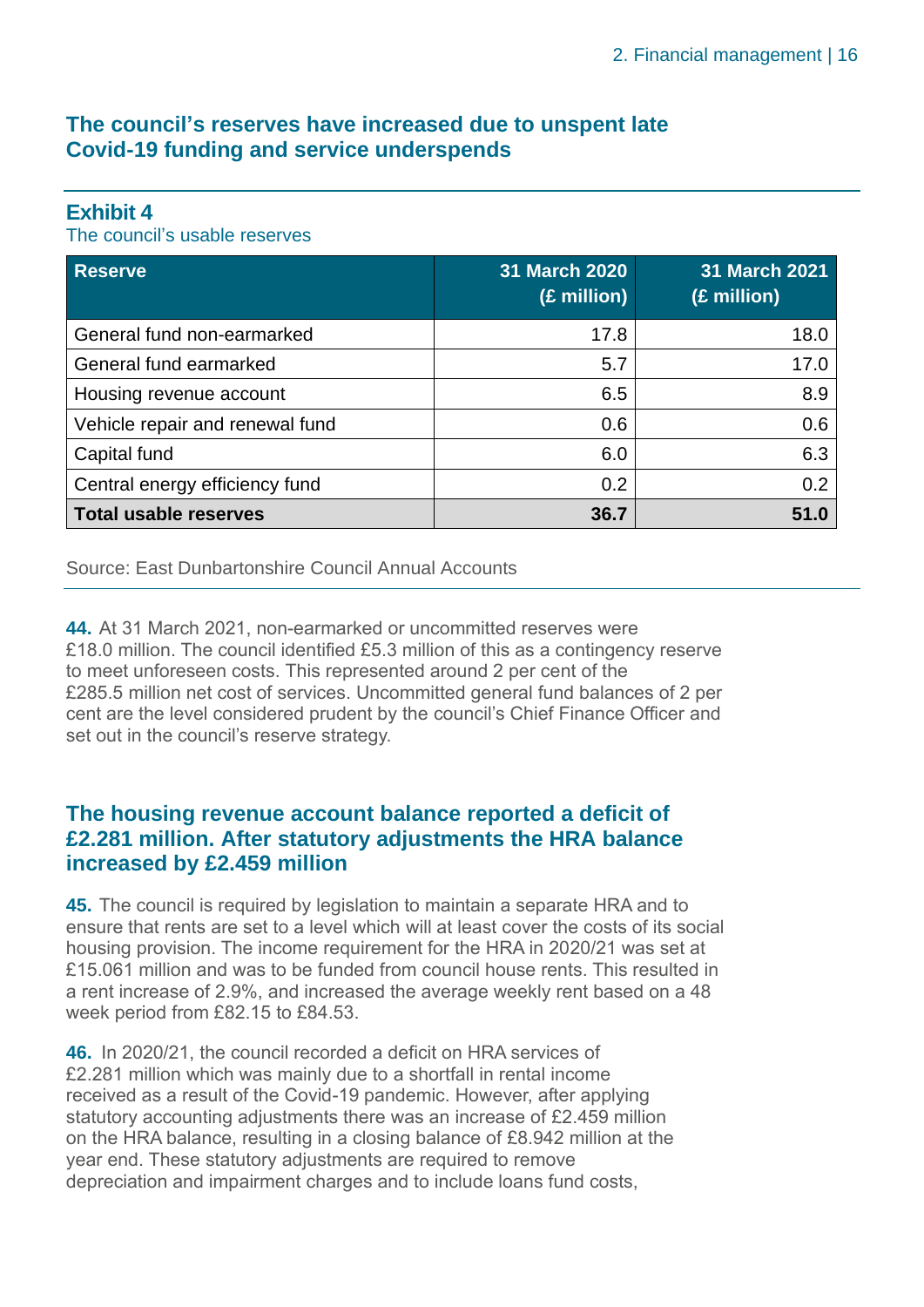capital expenditure funded by the HRA and capital grants and contributions.

**47.** The council's current tenant rent arrears in 2020/21 were £1.107 million. This is an increase of 16% from the level recorded in 2019/20 (£0.954 million). As a consequence, the HRA bad debt provision was increased to £1.645 million in 2020/21 from £1.304 million in 2019/20. This represents a deteriorating position.

**48.** The council's rents team officers have been working remotely since March 2020. No face-to-face meetings with tenants or home/office appointments were being held due to the pandemic and communication with tenants has been ongoing via telephone, text message, email and letters. Officers did not actively pursue rent arrears up until mid-Summer 2020 in line with the council's position of 'no debt collection' in place at that time. Officers provided advice and support to tenants where their financial circumstances had changed due to Covid-19. A number of the rents team officers were also redeployed to assist with supporting vulnerable people across the Housing service. A Hardship Fund Policy and budget was being tabled during February 2021 at committee and came into effect in April 2021 to assist with mitigating some rent arrears.

**49.** The Coronavirus (Scotland) Act 2020 introduced temporary legislation that protects tenants from eviction. No legal action or notice of proceedings for rent arrears has been undertaken since the start of the pandemic in line with the above legislation. Arrears actions and letters to tenants were reintroduced late Summer 2020.

**50.** Tenants have reported changes in financial circumstances that has led to increased Universal Credit claims which is reflected, in a significant increase in Housing verification requests from the DWP. Officers continue to work closely with the Citizens Advice Bureau to assist tenants with income maximisation and claims for any benefit entitlement.

**51.** During October 2020, tenants were issued with a questionnaire asking them to advise how the pandemic has affected them financially and what, if any, support was available to them. A 9.5% return rate was obtained from the survey and from that, 28.6% of tenants advised their income had been affected as a direct result of the pandemic. An updated Rent and Arrears Policy was approved by the Place, Neighbourhood and Corporate Assets Committee in November 2020.

#### **The council's long-term capital plans set out an ambitious capital investment programme but Covid-19 has impacted on its progress**

**52.** The council's capital investment plan is a core part of its overarching Prioritising our Services, Prioritising our Resources programme. It is a rolling ten-year capital plan that is aligned with the council's Capital Investment Plan and Treasury Management Strategy. The anticipated capital funding available for each of the next ten years is set out along with the expected sources of this funding and any related borrowing costs and the profile of borrowing repayments.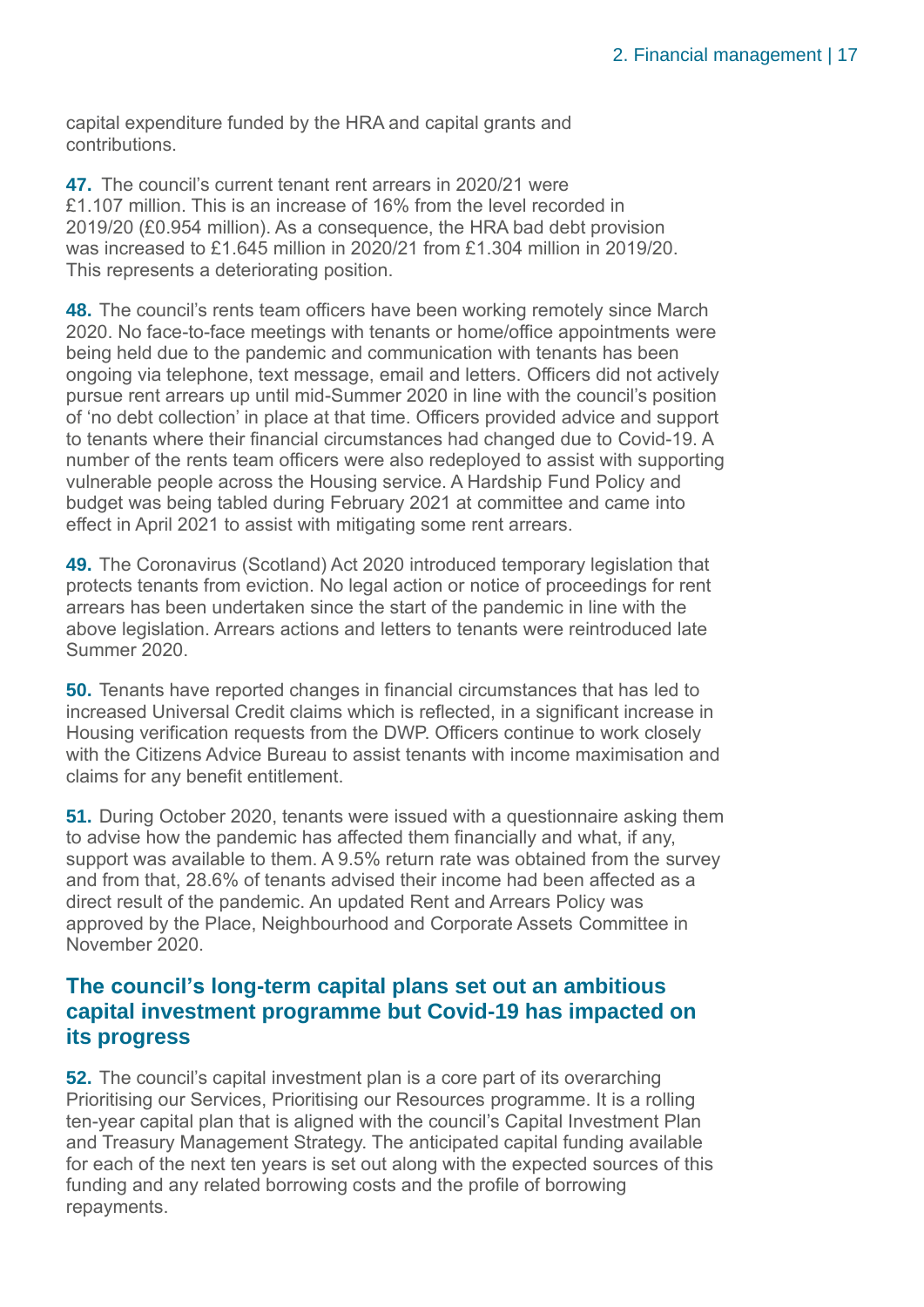**53.** Covid-19 has had a significant impact on the 2020/21 general services capital plan. In 2020/21 capital spending was £29.8 million compared with an initial budget of £38.1 million, which was subsequently revised downwards. The main areas of slippage relate to the early years centres (£7.2 million) and roads and footway works (£3.7 million). These projects will be rescheduled to 2021/22. Housing capital expenditure totalled £10.8 million against a budget of £24.4 million. The main areas of slippage include £3 million on the former Lairdsland Primary School site and £3.4 million for off-the-shelf and openmarket purchase.

**54.** The council's General Services Capital Investment Plan 2021–2031 was approved in February 2021. The £373 million programme of work shows that £176 million (47 per cent) of spending is projected to be incurred in the next two financial years. The council's Housing Capital Plan covers a five-year period and includes planned expenditure of £134 million, of which £86 million relates to new build housing.

#### **Financial systems of internal control operated effectively**

**55.** As part of our audit we identify and inspect the key internal controls in those accounting systems which we regard as significant to produce the financial statements. Our objective is to gain assurance that the council has systems of recording and processing transactions which provide a sound basis for the preparation of the financial statements.

**56.** Our findings were included in our 2020/21 management report that was presented to the Audit and Risk Management Committee in October 2021. Our report identified several control weaknesses, which we do not consider to be significant in terms of their impact on the council's ability to report financial and other relevant data in the financial statements. We did however identify some areas where additional audit testing was required to gain the necessary assurance for the financial statements audit. Our testing focused on journals, the validity of Council Tax and Non-Domestic Rates reliefs & discounts and year end reconciliations for the council's feeder systems into the general ledger. No issues were identified from this additional testing.

**57.** The annual governance statement in the council's 2020/21 annual accounts refers to the fact that, on the basis of work completed by Internal Audit in 2020/21, the council's internal control procedures were generally found to operate as intended with reasonable assurance being provided on the integrity of these controls.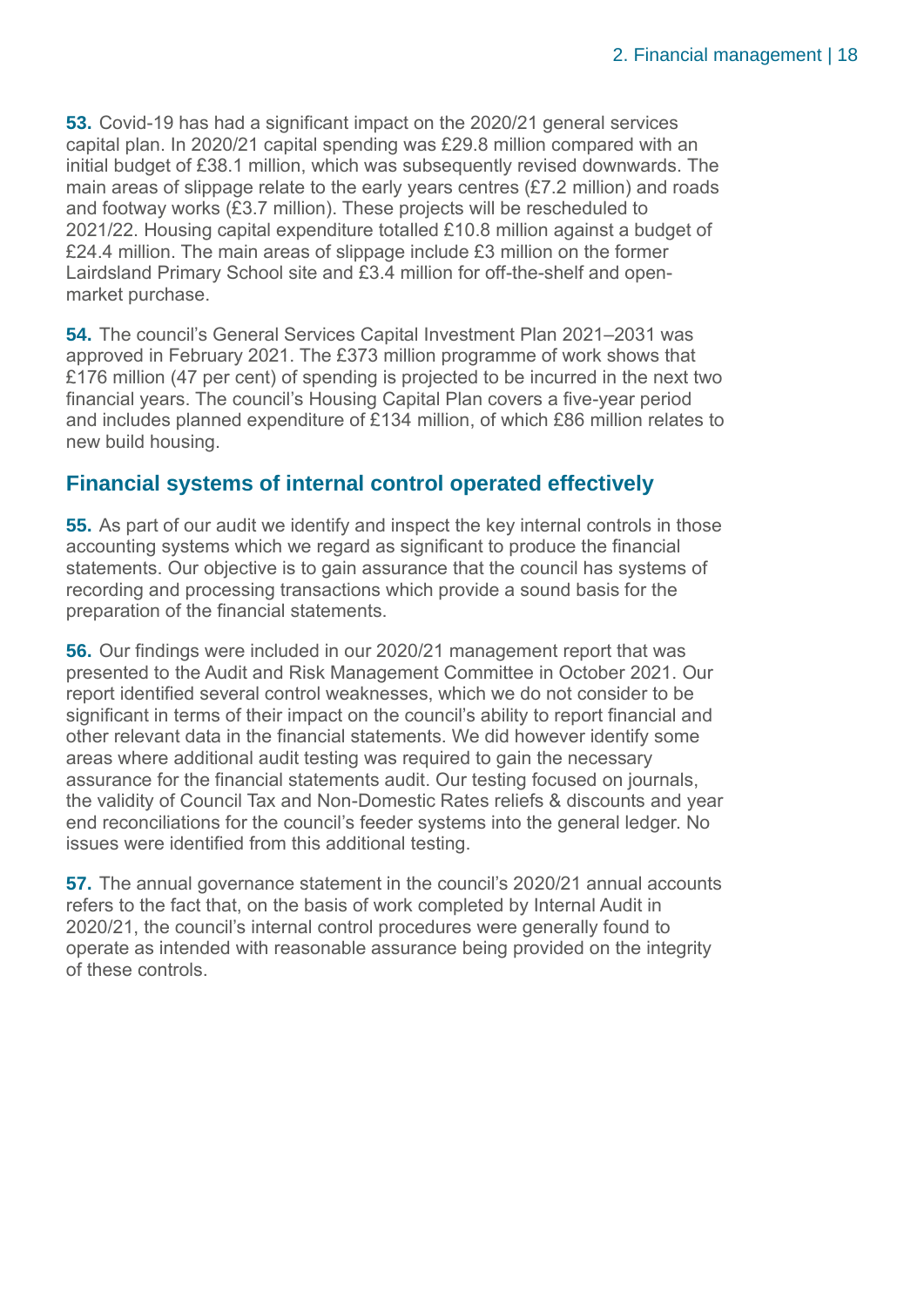## <span id="page-18-0"></span>**3. Financial sustainability**

Financial sustainability looks forward to the medium and long term to consider whether the council is planning effectively to continue to deliver its services or the way in which they should be delivered

#### **Main judgements**

Achievement of the 2021/22 budget is challenging. The projected financial gap of £7.4 million will be funded from reserves and the application of financial flexibilities. The council plans to update the transformation programme to support strategic planning and recovery over the medium term.

While the longer-term is more uncertain the council is well prepared to face future financial challenges.

The latest medium-term financial plan sets out the budget to 2026/27. The impact of Covid-19 needs to be reflected in the council's longer-term plans.

#### **The BVAR covered the council's financial position beyond 2020/21**

- **58.** The BVAR highlighted that
	- although the council's longer-term financial position is more uncertain because of Covid-19, the council is well prepared to face future financial challenges
	- the council should consider developing a long-term financial plan after the medium-term financial plan has been updated to reflect the impact of Covid-19
	- the approved 2021/22 budget made provision for anticipated Covid-19 costs. The projected financial gap of £7.4 million will be funded from reserves and the application of financial flexibilities
	- the council's uncommitted general fund balance has increased and this is due to rescheduling loans fund repayments and Covid-19 funding
	- future financial plans are challenging with a cumulative funding gap of £22 million projected by the end of 2023/24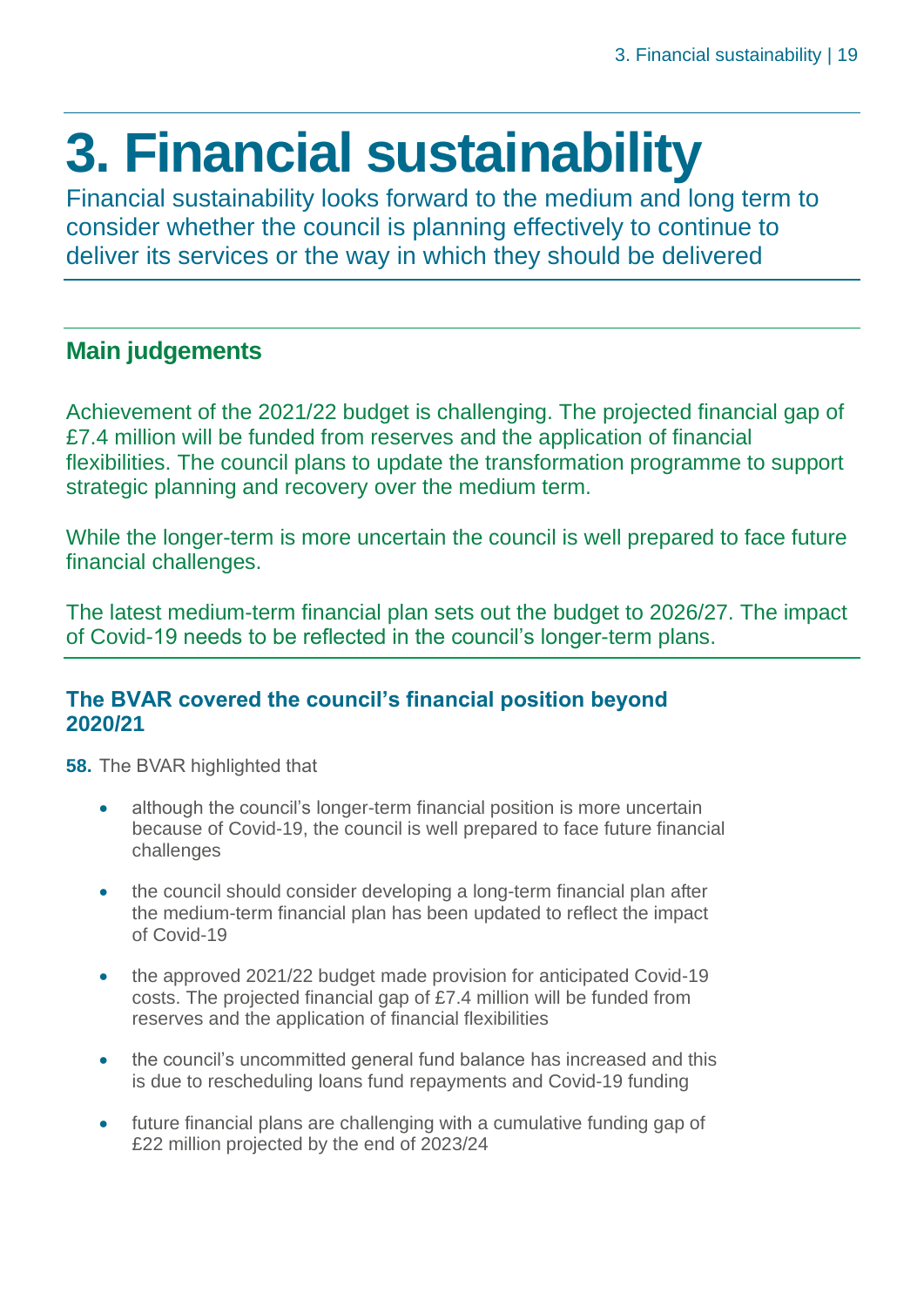- the council's long-term capital plan sets out an ambitious capital investment programme, but there is a risk that Covid-19 restrictions may delay projects
- the council's transformation programme needs to be updated to reflect the council's Covid-19 recovery priorities. The council plans to update its transformation programme to support strategic planning and recovery over the medium term. However, the 2021/22 budget recognised that, given current circumstances, strategic transformation cannot effectively bridge the financial gap at that time and until new priorities are consulted upon and agreed. For this reason, the 2021/22 budget did not include a transformation programme update
- the council has good working relationships with the Health and Social Care Partnership, but the Integration Joint Board faces significant financial risks unless it transforms the way services are delivered.

#### **The council is projecting an overspend in 2021/22 but this is likely to change during the year as a result of the council's Covid-19 response**

**59.** The General Fund Revenue Monitoring Report to Period 3 of 2021/22 was presented to the Policy and Resources Committee meeting in August 2021. The report highlighted a potential consolidated overspend (including the IJB) in 2020/21 of £3.264 million. Excluding the IJB overspend, this reduces the projected overspend to £2.373 million However, with expenditure carried forward from previous years still to be applied and additional Covid-19 funding redeterminations not included, this position is likely to change as the year progresses and the council responds to Covid-19.

**60.** The report also notes that, whilst Covid-19 continues to represent a material risk for the council, other issues present a risk to the financial position including, the ongoing impact of EU withdrawal with some shortages and delays in supply chains and associated implications for cost increases, e.g. food and fuel. Furthermore, and of material significance, is the potential impact on the council's pay costs resulting from ongoing negotiations at a national level.

#### **The council's medium-term financial plan has been extended to cover five years to 2026/27**

**61.** An updated financial plan that extends the timeline from 3 to 5 years up to financial year 2026/27 was presented to the Council on 4 November 2021. This includes scenario planning and highlights the fragility of council finances to underlying assumptions.

#### **The council is supporting the leisure trust through its Covid-19 challenges to ensure the sustainability of its services**

**62.** Local authorities have a statutory responsibility to comply with the Accounts Commission and COSLA Code of Guidance on funding external bodies and following the public pound.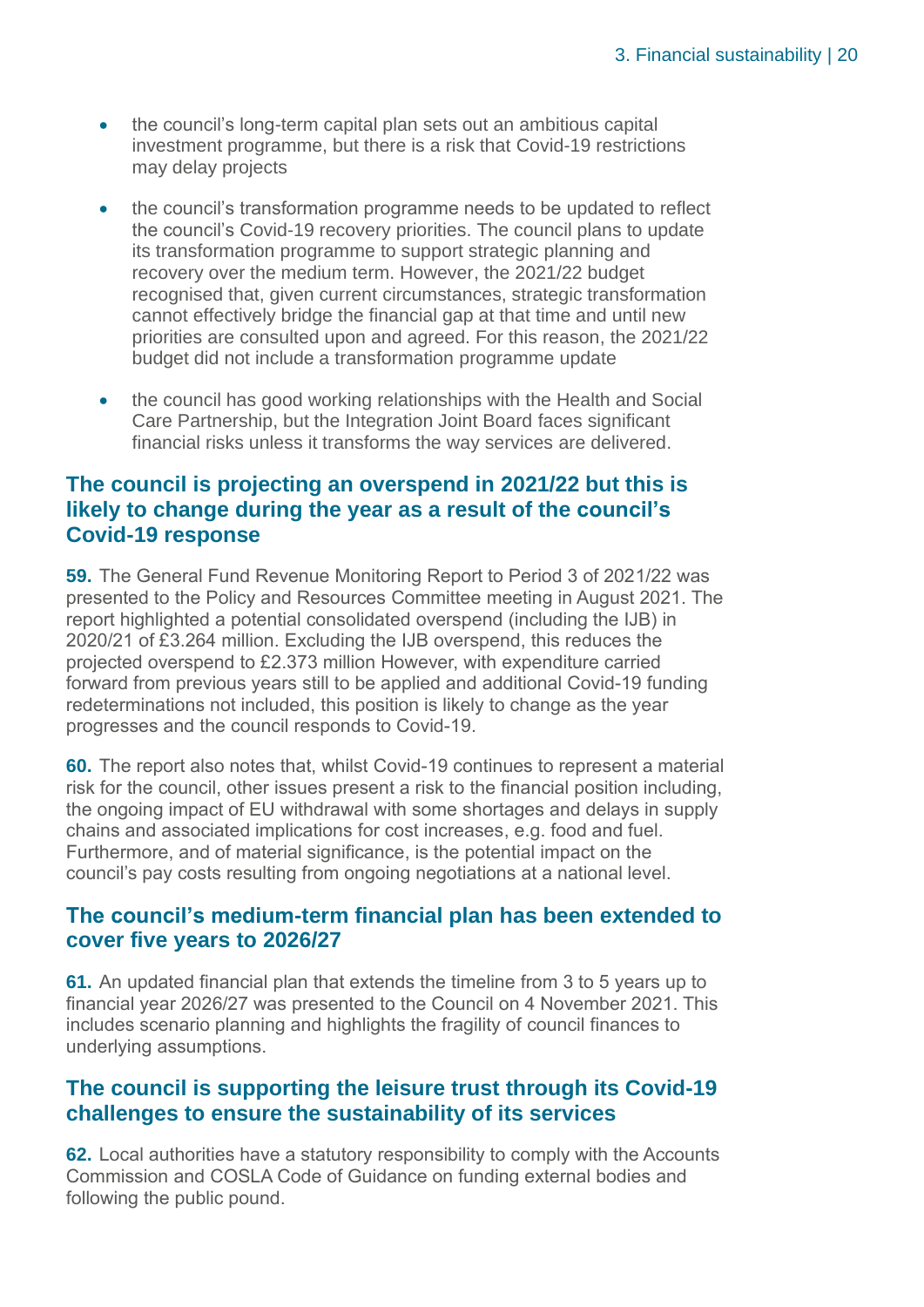**63.** East Dunbartonshire Leisure and Culture Trust Ltd. (EDLCT) is a registered charity set up by the council to deliver leisure and cultural services to the citizens of East Dunbartonshire. The council pays a management fee to EDLCT for the delivery of these services, with this being £5.033 million in 2020/21. The financial results of EDLCT are consolidated on a subsidiary basis within the group statements in council's annual accounts.

**64.** As a result of the closure of facilities caused by Covid-19, EDLCT has experienced a significant drop in its income and reported a loss of £4.7 million for 2020/21. The council has provided letters of comfort to EDLCT to ensure its sustainability during the course of the year

**65.** The council provided additional funding in 2020/21 to EDLCT for vaccination costs (£0.3 million) and loss of income (£0.7 million). This was in addition to the £0.5 million that was passed to EDLCT as part of the budgetsetting process for 2020/21.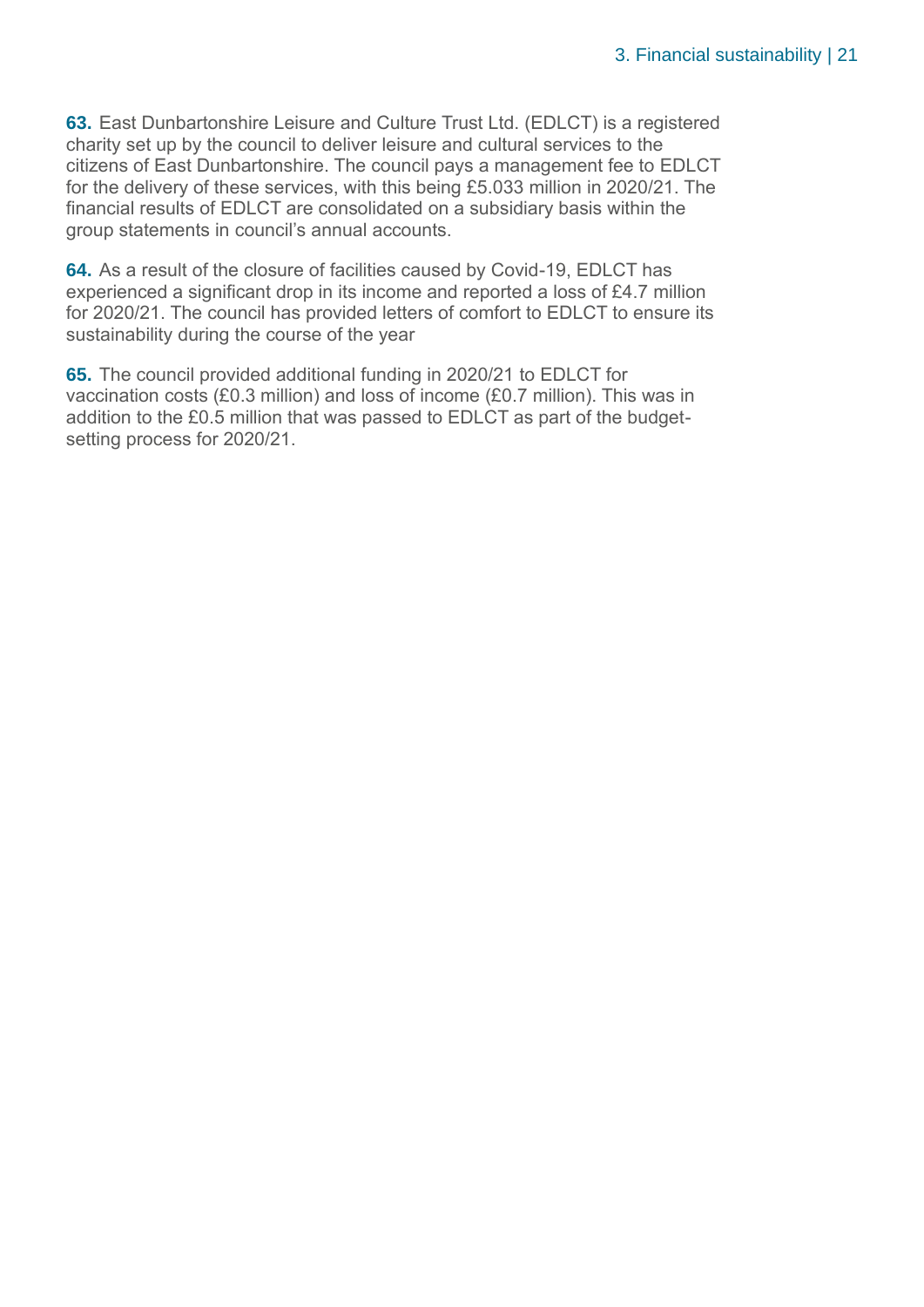## <span id="page-21-0"></span>**4. Governance and**

### **transparency**

The effectiveness of scrutiny and oversight and transparent reporting of information

### **Main Judgements**

The council has effective governance arrangements in place that support good governance and accountability. Changes to the arrangements in response to the Covid-19 outbreak in March 2020 are set out in the Annual Governance Statement in the accounts.

Service committee meetings resumed in November 2020 in a virtual format.

The council has appropriate arrangements in place to prevent fraud and corruption.

The council conducts its business in an open and transparent manner.

#### **Overall governance and accountability arrangements were effective**

**66.** Elected members and management of the council are responsible for establishing arrangements to ensure that its business is conducted in accordance with the law and proper standards, that public money is safeguarded and for monitoring the adequacy and effectiveness of these arrangements. The governance and accountability arrangements we consider include:

- council and committee structure
- overall arrangements and standards of conduct including those for the prevention and detection of fraud, error, bribery and corruption. This includes action in response to the National Fraud Initiative
- openness of council and committees
- reporting of performance and whether this is fair, balanced and understandable.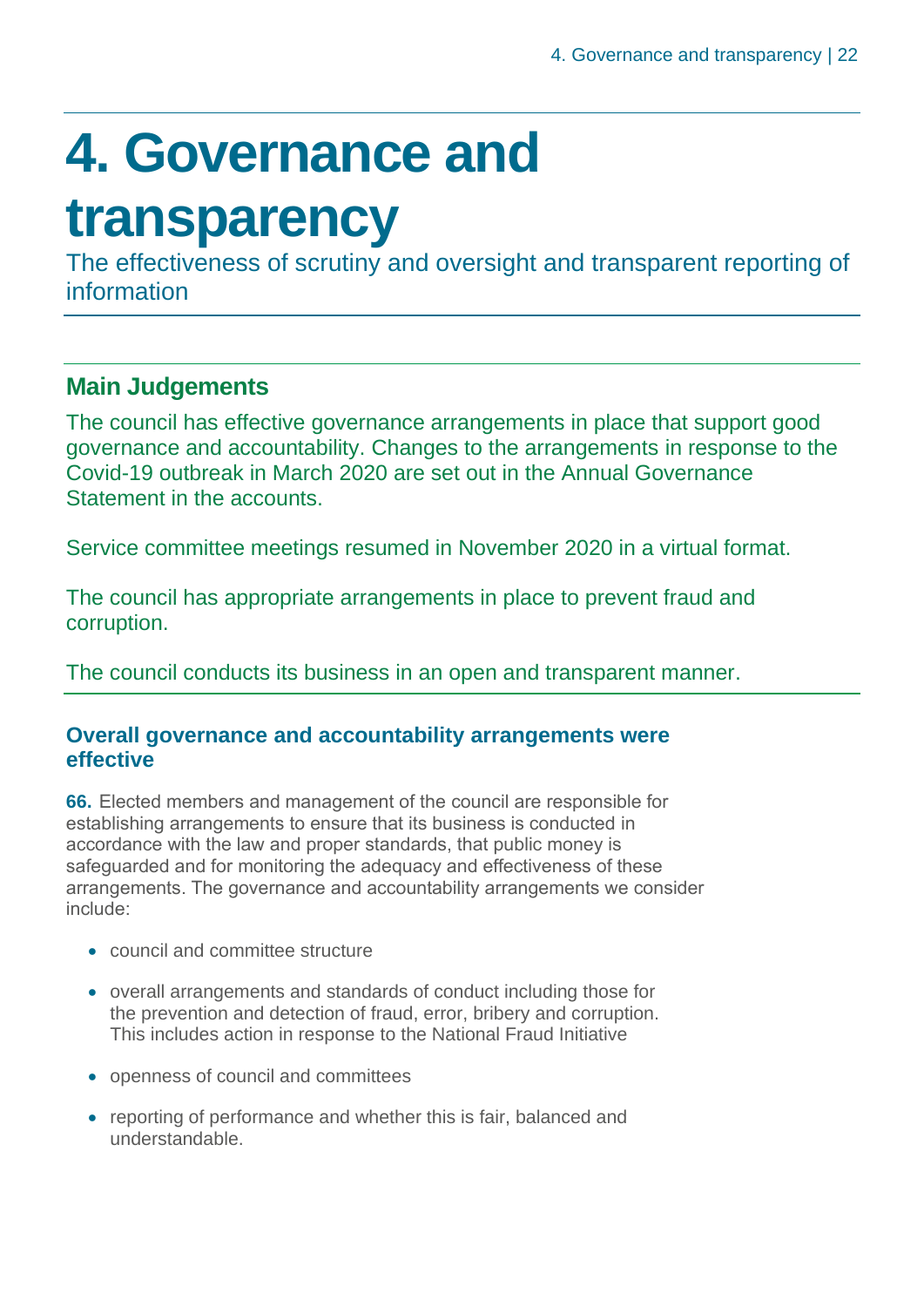**67.** Aspects of the council's governance and accountability arrangements are reported in the BVAR, including risk management and the digital strategy. We have not repeated our findings in this report.

**68.** No significant risks were identified from our review of the governance and accountability arrangements in the council.

#### **The governance arrangements were changed in March 2020, to respond to the challenges from the Covid-19 pandemic**

**69.** The impact of Covid-19 from March 2020 has been set out in the Annual Governance Statement in the council's annual accounts. Changes were made to the governance arrangements to allow the council to respond to the unprecedented nature and scale of the threat to its communities and staff.

**70.** All non-essential committee business was deferred. Powers were delegated to the Chief Executive (and Depute Chief Executives in his absence) from 18 March 2020. The Chief Executive provided updates to elected members at weekly briefings for political group leaders. Officers also provided fortnightly service update technical notes for elected members; and the CMT continued to liaise with political group leaders and the joint administration leadership team.

**71.** Council meetings were reintroduced in August 2020 in a virtual format as Special Council meetings which replaced service committee meetings which had been suspended. Service committee meetings resumed in November 2020 in a virtual format. A paper detailing revised governance arrangements was presented to the Council meeting in June 2021 which highlighted, if the current volatility in relation to Covid-19 continues, then it is likely that a blended model of virtual, in-person and hybrid meetings will be put forward for consideration.

#### **Financial and performance reporting in the management commentary was of a good standard**

**72.** Management commentaries included in the annual accounts should provide information on a body, its main objectives and the principal risks faced. It should provide a fair, balanced and understandable analysis of a body's performance as well as helping stakeholders understand the financial statements. We have concluded that the Management Commentary that accompanies the council's 2020/21 financial statements explains the council's financial performance in year, and includes:

- the outturn against budget position for the year, although more detail could be provided on the reasons for significant variances
- the outturn reported has been reconciled to the movement in the General Fund contained in the financial statements.

**73.** As part of the annual accounts audit, we requested a number of additional disclosures be added to the management commentary in relation to Covid-19 funding received in year, in year spend and unspent funding carried forward to future years. These changes have now been included within the audited accounts.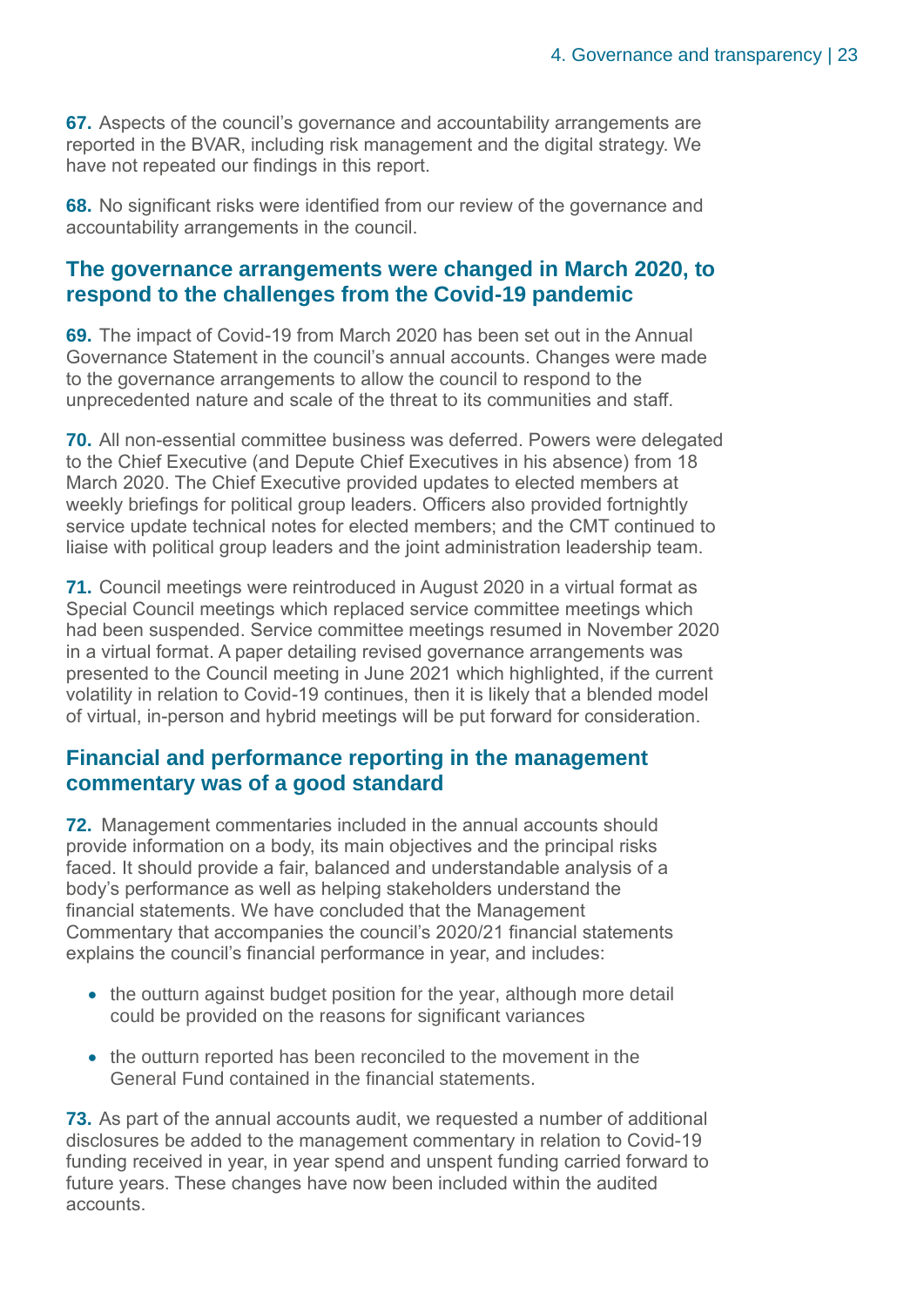**74.** More details on the council's public performance reporting arrangements and the impact of Covid-19 on these arrangements have been provided in the Annual Governance Statement in the council's 2020/21 annual accounts. We have therefore concluded that the Management Commentary in the 2020/21 annual accounts meets the minimum reporting requirements of Local Government Finance Circular 10/2020.

#### **The council conducts its business in an open and transparent manner**

**75.** There continues to be an increasing focus on demonstrating the best use of public money. Openness and transparency in how a body operates and makes decisions and is key to supporting understanding and scrutiny. Transparency means that the public has access to understandable, relevant and timely information about how the body is taking decisions and using resources.

**76.** There is evidence from several sources which demonstrate the council's commitment to transparency. We have concluded that the council conducts its business in an open and transparent manner, evidence of this includes:

- Public could attend meetings of the full Council and other committees prior to Covid-19. Since March 2020, virtual meetings of the full Council have been streamed live online using YouTube
- Minutes of committee meetings and supporting papers are readily available on the council's website
- Elected members, council staff and stakeholders are kept up to date on how the risks of the pandemic are being mitigated and managed by the council through frequent technical notes, employee newsletters and Depute Chief Executive updates (including Covid-19 service updates) posted on the council's website
- The website includes a wide range of information including the annual accounts, register of members' interests, current consultations and surveys, and how to make a complaint
- The council publishes an annual public performance report which provides an overview of performance across all council services. This is available on the council's website.

#### **Internal audit operates in accordance with Public Sector Internal Audit Standards**

**77.** Auditing standards require internal and external auditors to work closely together to make best use of available audit resources. We seek to rely on the work of internal audit wherever possible and as part of our planning process we carried out an assessment of the internal audit function at the council.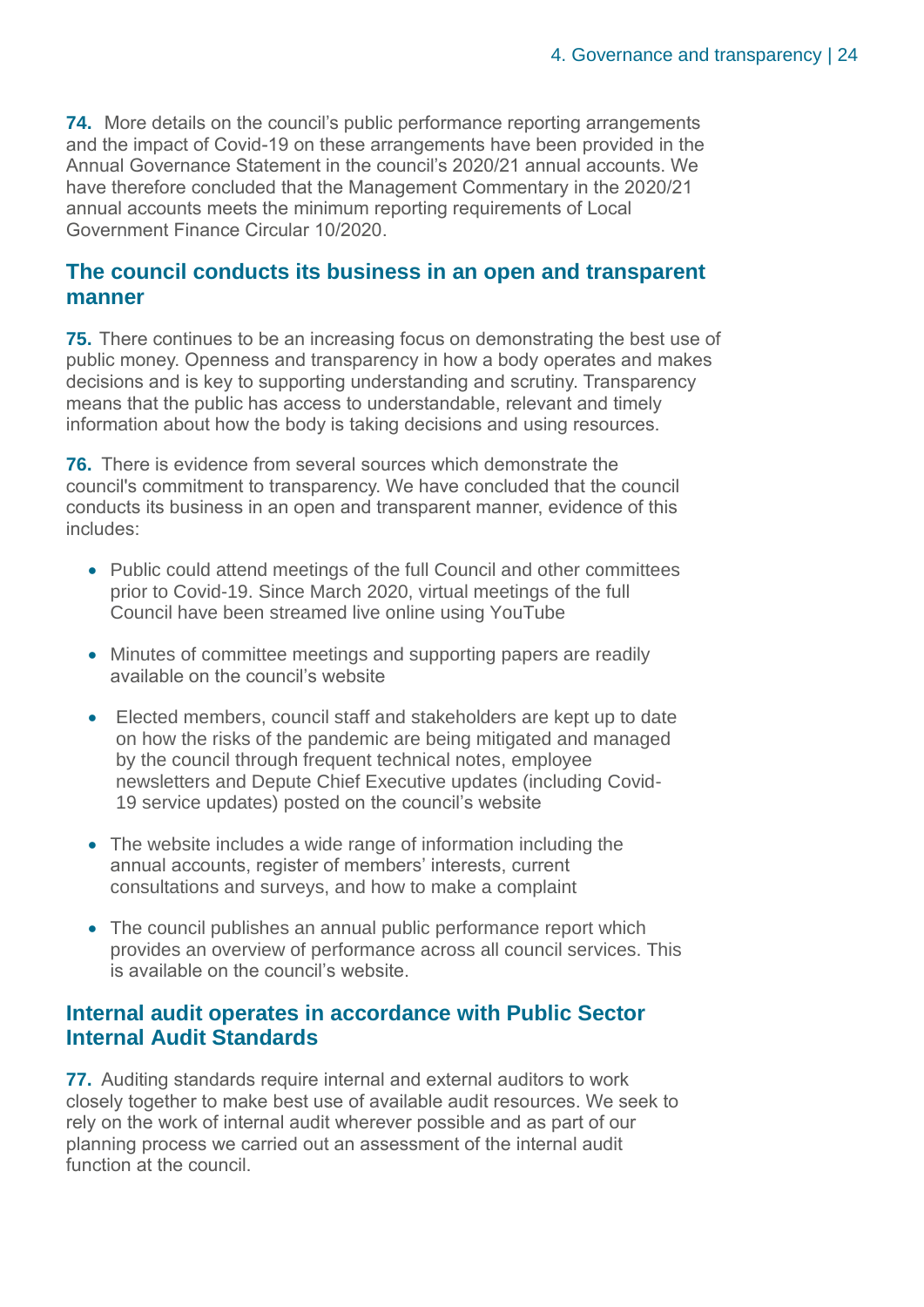**78.** The internal audit function has sound documentation standards and reporting procedures in place and complies with the Public Sector Internal Audit Standards (PSIAS). We also reviewed the council's internal audit arrangements in accordance with International Standard on Auditing (UK) 610 (Using the Work of Internal Auditors) to determine the extent we could rely on specific areas of work of internal audit to reduce our audit work on key financial systems. As a result of delays in completion of internal work due to Covid-19, we were unable to place reliance on the work done by internal audit in relation to the treasury management system access rights.

**79.** The 2020/21 Internal Audit Annual Report was presented to the Council meeting held in June 2021. The report highlights that as at the end of March 2021 a total of 27 (75%) of 36 planned outputs were completed. In addition, the report refers to internal audit's 2020/21 follow up report also presented to the Council meeting in June 2021. Internal audit highlighted that 51 risks remain outstanding and, although this is an increase on the previously reported figure of 23, the number of high outstanding risks has decreased from 7 to 3. Internal audit has concluded that most high risk issues are being closed off on a timely basis, despite the impact of the pandemic, with the exception of issues around contractual arrangements and contract management which are in progress. The internal audit team continue to follow up all outstanding actions with executive officers and senior management to ensure that residual issues are addressed.

#### **An investigation relating to allegations within social work services at the council has been concluded**

**80.** An investigation relating to allegations on the treatment of staff within social work services at the council has been concluded. The findings will be shared with appropriate stakeholders during November 2021.

#### **Standards of conduct and arrangements for the prevention and detection of fraud and error were appropriate**

**81.** The council has arrangements in place designed to maintain standards of conduct including codes of conduct for members and officers. There are also established procedures for preventing and detecting bribery and corruption including a Corporate Fraud & Corruption Policy and an Anti-Bribery Policy.

**82.** Since 2017/18 senior officers have been required to complete an annual form providing any relevant details for inclusion in a separate register of interests. The council's Chief Solicitor and Monitoring Officer is responsible for preparing and maintaining this register of interests.

**83.** Instances of fraud and corruption can be particularly prevalent in the procurement function. Controls to manage the risk of fraud in procurement include the: SFI's, Code of Conduct, Scheme of Delegation, Internal Audit, controls around segregation of duties regarding the contract management process, a gifts and hospitality policy, gifts and hospitality registers for elected members and senior officers and non-collusion declarations within procurement request forms.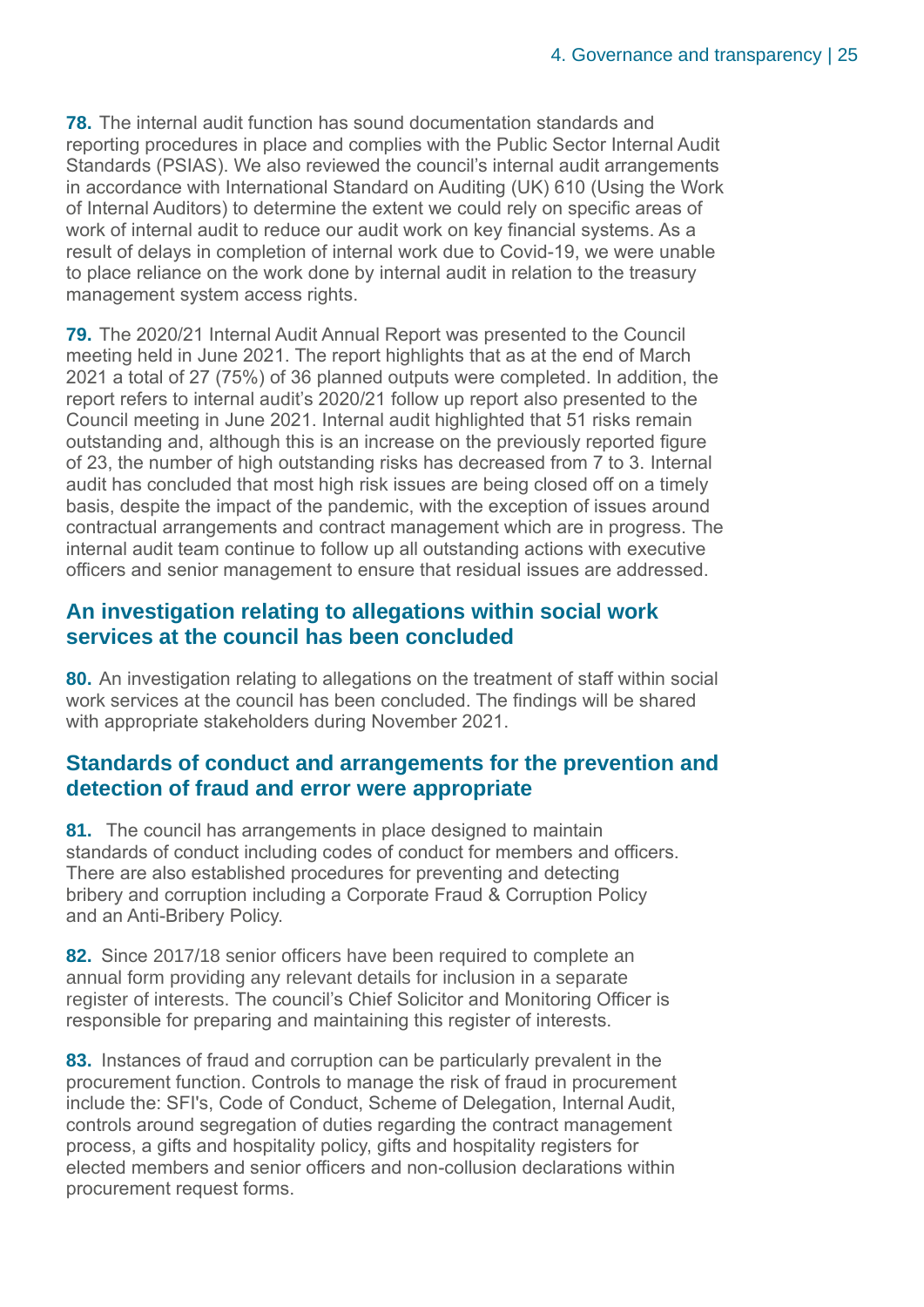**84.** The council was planning to use the "Red Flags - Procurement" publication for auditors to produce a procurement improvement action plan. However, this has been delayed as a result of Covid-19. The Procurement Team has had a range of urgent tasks working with providers of transport, care homes, home care, children's residential care, food vouchers for children and establishing governance processes around each of these areas. The action plan is a work in progress.

**85.** The 2019/20 Fraud Performance Outcomes report was presented to the Audit and Risk Management Committee in December 2020. The report highlighted that the Corporate Fraud Team's achievements in 2019/20 including:

- Business Rates discount of £318,596 (up from £9,312 in 2018/19). This increase was due to the council taking part in a pilot national initiative to detect rate payers who had evaded Business Rates liability by claiming Small Business Bonus in error or fraudulently. £211,166 of this figure is in respect of fraud/error established in other councils as a consequence of an investigated business also having premises in the other areas. The business had recently opened in East Dunbartonshire and so the local impact was minimal. The remaining £107,430 liability evaded in East Dunbartonshire related to six cases. The largest of these was £44,000 relating to a local business where an annual fraud or error of £4,000 had been occurring for ten years
- Council Tax discounts, evasion, exemptions and reductions with a value of £177,785 (up from £100,902 in 2018/19)
- Preventative work with Housing Services resulted in 47 offers of tenancies being withdrawn (up from 42 in 2018/19)
- 12 Education registration applications refused/withdrawn (up from 8 in 2018/19)
- 15 Licences refused/revoked/surrendered or application withdrawn (up from 6 in 2018/19)
- 100% of cases submitted to Crown Office and Procurator Fiscal Service accepted for consideration of criminal proceedings.

**86.** In addition, the report also provided an Interim Fraud Performance Outcomes report for 202021 (as at 30 September 2020) which highlighted that, "*In the first six months of 2020/2021, the Corporate Fraud Team continued to provide a counter fraud service to the council. In support of the Covid-19 response, two team members assisted in the delivery of Scottish Welfare Fund applications. During the period, the main fraud focus of the team was dedicated to the investigation of Coronavirus Business Support Grant applications. £270,300 of grants applications were identified as either made in error or fraudulent out of a total of £10.3 million of payments (an error/fraud rate of approximately 3%). These instances were identified prior to payment, thus safeguarding the public purse.*"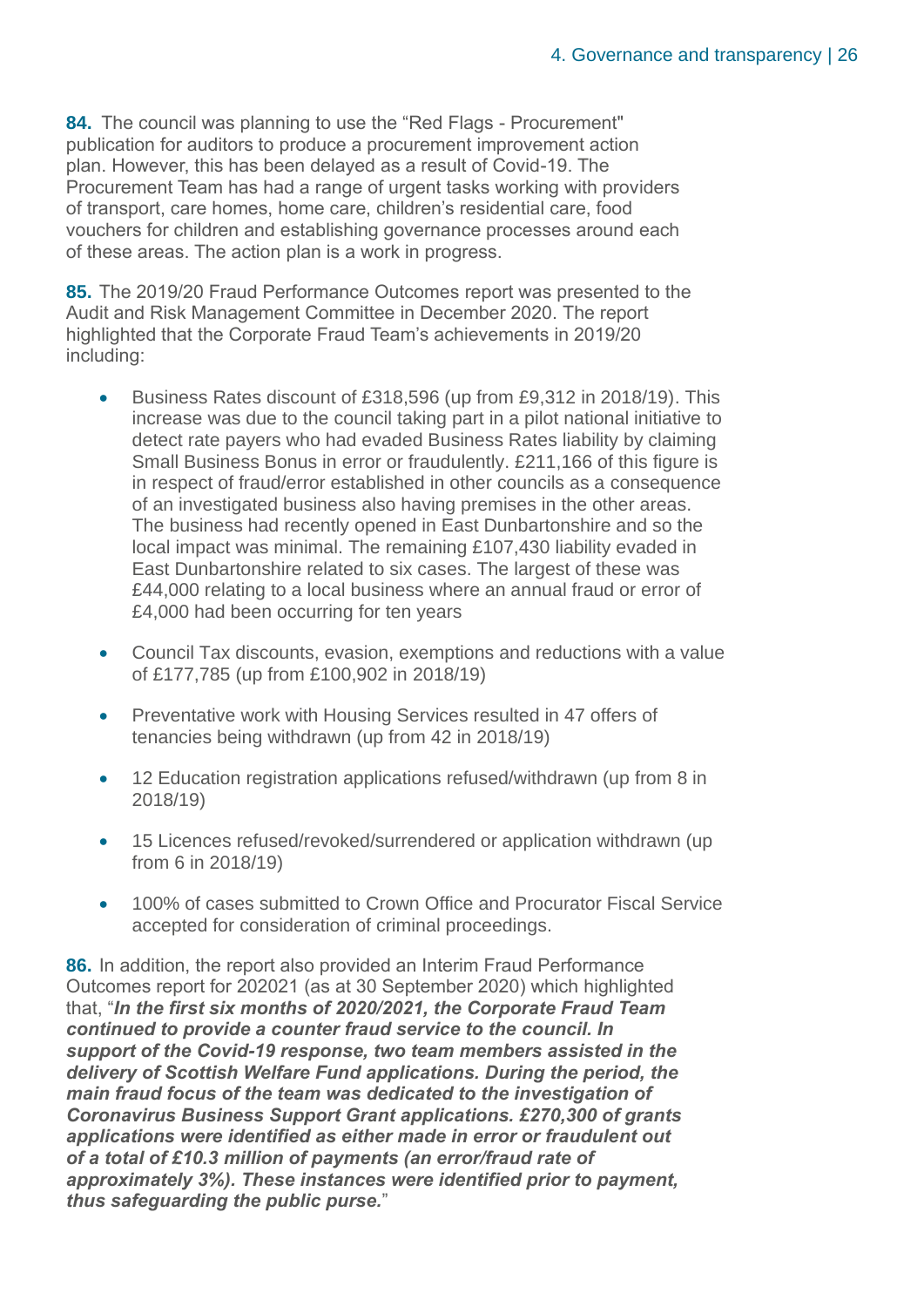**87.** We concluded that the council has appropriate arrangements in place for the prevention and detection of bribery and corruption. We are not aware of any other specific issues we require to bring to your attention.

#### **Arrangements in place for investigating and reporting data matches identified by the National Fraud Initiative are satisfactory**

**88.** The National Fraud Initiative (NFI) is a counter-fraud exercise across the UK public sector which aims to prevent and detect fraud. Audit Scotland coordinate NFI in Scotland. Computerised techniques are used to compare information about individuals held by different public bodies, and on different financial systems, to identify 'matches' that might suggest the existence of fraud or irregularity.

**89.** The council has processes in place to ensure cases are reviewed timeously. The current NFI review highlighted 245 errors, with overpayments of £272,899 identified as at 17 September 2021.

**90.** We have concluded that the council has satisfactory arrangements in place for investigating and reporting data matches identified by the NFI.

#### **Good practice point**

**91.** In August 2020, Audit Scotland published a *[Covid-19 Audit and Risk](https://www.audit-scotland.gov.uk/report/covid-19-guide-for-audit-and-risk-committees)  [Committees guide](https://www.audit-scotland.gov.uk/report/covid-19-guide-for-audit-and-risk-committees)* which was intended to help audit committee members and other non-executives with the type of questions to ask about the risks arising from Covid-19 and the mitigating action taken by bodies. This was discussed by the Audit and Risk Management Committee on 10 December 2020 and it was agreed that members would consider the contents of the Audit Scotland Covid-19 Guide and the suggested questions therein. Officers prepared a consolidated response to the guide which was presented to the meeting of Council held on 17 December 2020. We view the completion of the checklist within the guide as good practice and demonstrates the council's commitment to improving governance and scrutiny.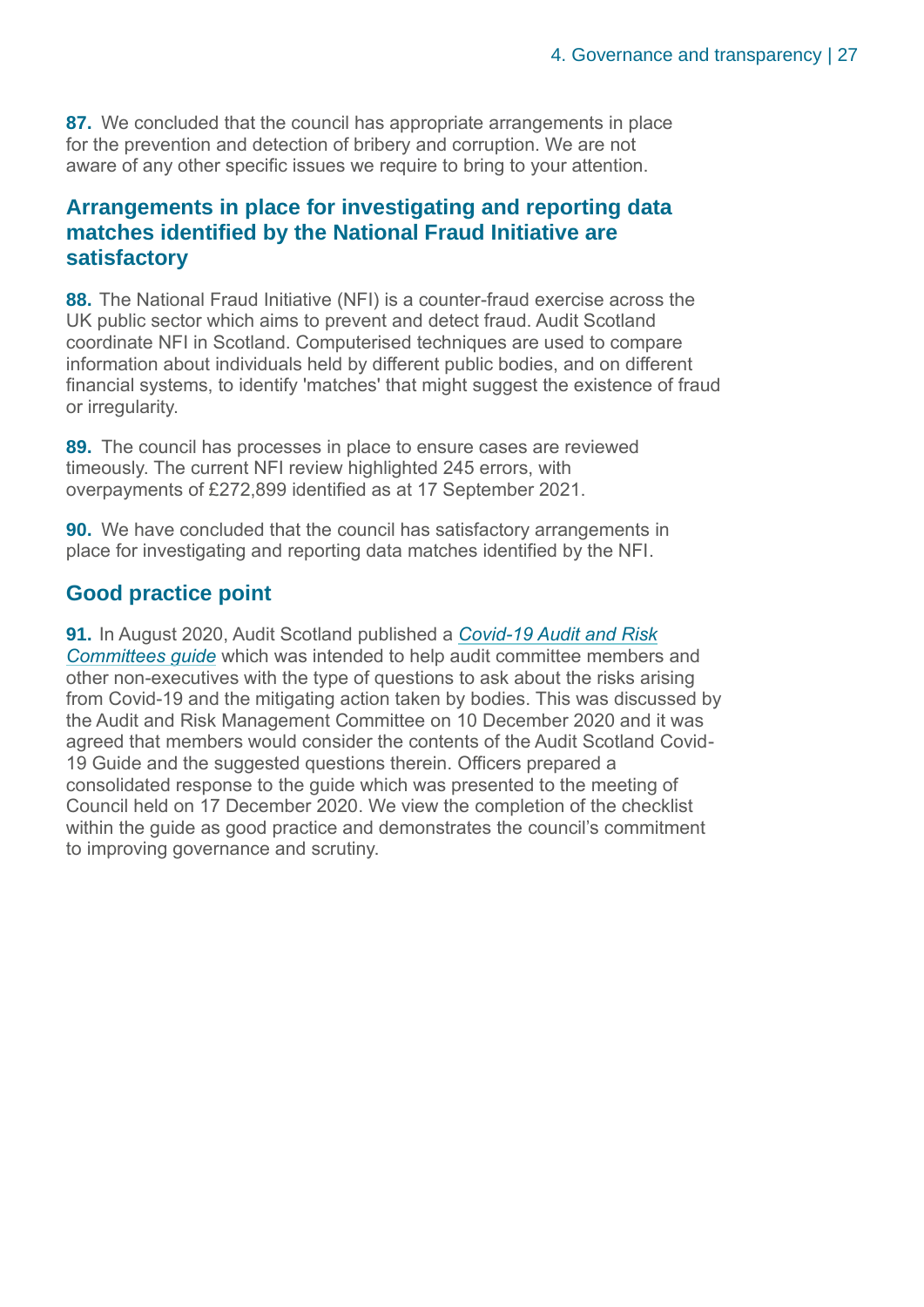### <span id="page-27-0"></span>**5. Best Value**

Using resources effectively and continually improving services.

### **Main judgements**

The Best Value Assurance Report (BVAR) on East Dunbartonshire Council was published in September 2021. It concludes that the council has demonstrated a good pace of improvement since the last Best Value Audit in 2017.

The council demonstrates strong and improving services, effective leadership, a clear vision and a focus on continuous improvement. The council has good self awareness and is open about where it needs to improve. The Accounts Commission highlighted the council's housing services as an area for urgent improvement.

The BVAR was considered by the Council on 4 November 2021, together with an action plan in response to the improvement recommendations. Next year's Annual Audit Report will include an update on the progress made by the council in response to the BVAR.

#### **The Best Value Assurance Report concludes that the council has demonstrated a good pace of improvement since the last Best Value Audit in 2017**

**92.** Best Value is concerned with using resources effectively and continually improving services. Best Value is assessed over the audit appointment as part of the annual audit work. In addition, a Best Value Assurance Report (BVAR) for each council is considered by the Accounts Commission at least once in this period. The [BVAR for East Dunbartonshire Council](https://www.audit-scotland.gov.uk/uploads/docs/report/2021/bv_210929_east_dun.pdf) was published by the Accounts Commission in September 2021. Key messages from the BVAR are noted at Exhibit 5.

#### **Exhibit 5 Key messages from the September 2021 BVAR**

#### **Key messages**

1. The council has demonstrated a good pace of improvement since the last Best Value report in 2017. Service performance is strong and has improved in most services, prior to the Covid-19 pandemic. The council's priorities are clearly reflected in its financial plans and its Business and Improvement Plans (BIPs). It is well placed to meet the challenges of the future.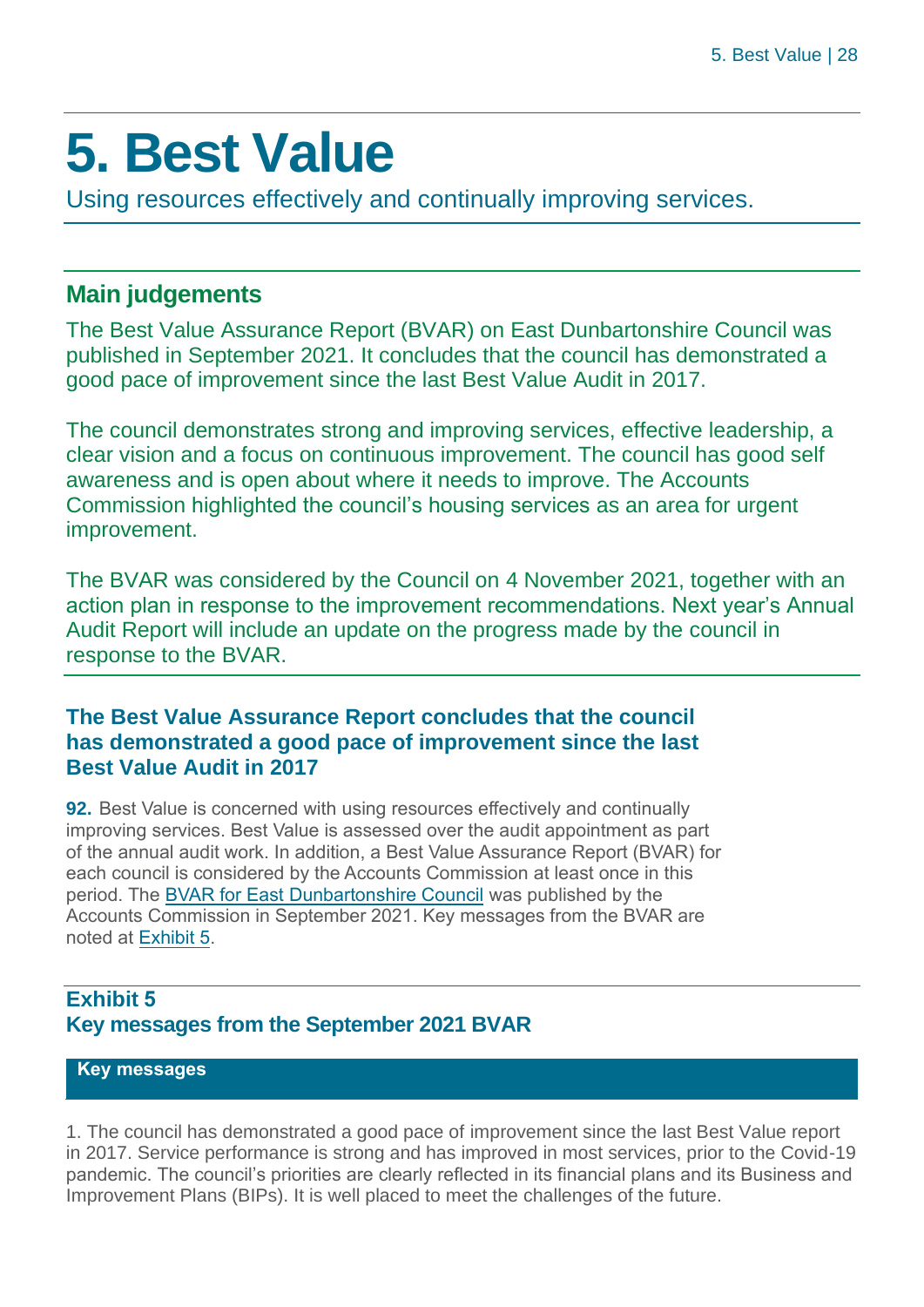2. The people of East Dunbartonshire are more satisfied with council services than in other areas of Scotland, but the council is not complacent. It has delivered a range of improvement projects. Corporate projects, such as its review of assets and facilities services, are targeted at realising efficiencies and financial savings in the council. Others such as the Snack and Play programme, which helps children in poverty, are targeted at reducing inequalities in its communities.

3. The council and its partners have a clear vision for East Dunbartonshire, through the Local Outcomes Improvement Plan (LOIP) and Place Plans. Partners work well together and are focussed on the needs of their communities. This has been crucial in delivering services to those most in need during the Covid-19 pandemic.

4. The Leaders of the Council and Chief Executive provide effective leadership in delivering the council's priorities from the LOIP. Officers and elected members work well together in the interests of residents. Elected members effectively scrutinise council decisions and performance.

5. The council is aware of where it needs to improve. Since the last Best Value report its performance management has improved. A comprehensive performance management framework is now in place for reporting progress against local outcome measures. Reviewing performance information triggers improvement actions, which are reflected in Business and Improvement Plans (BIPs). Progress is then reported through the council's How Good Is Our Service (HGIOS) progress reports.

6. The council consults widely and can demonstrate how communities are actively involved in decision-making. Covid-19 has presented an opportunity to reassess priorities and further strengthen community engagement.

7. Financial management is effective, with budgets focused on the council's priorities. The council has consistently delivered services within budget. The financial impact of Covid-19 has been significant and will be enduring, but the council is well placed to meet the future challenges.

8. The council's medium-term financial model forecasts a funding gap of £22 million by the end of 2023/24. The plan now needs to be updated to consider the implications of Covid-19. Covid-19 restrictions have caused delays in the delivery of the capital programme.

9. The council takes a good practice approach to workforce planning. Workforce plans are in place which include demographic profiles and contain action plans to secure future workforce needs.

10. The council has good working relationships with the Health and Social Care Partnership, but the Integration Joint Board faces significant financial risk unless it transforms the way services are delivered in the longer term.

11. The council reacted well to the immediate challenges arising from the pandemic since March 2020. Governance arrangements were adapted quickly. Staff were supported and redeployed, and the council's progress with its digital strategy enabled it to adapt how services are delivered. The recovery from the pandemic is being built into the governance arrangements. The committee cycle has restarted, and this will aid scrutiny of the recovery phase. The ongoing risks from Covid-19 need to be managed through the corporate risk register.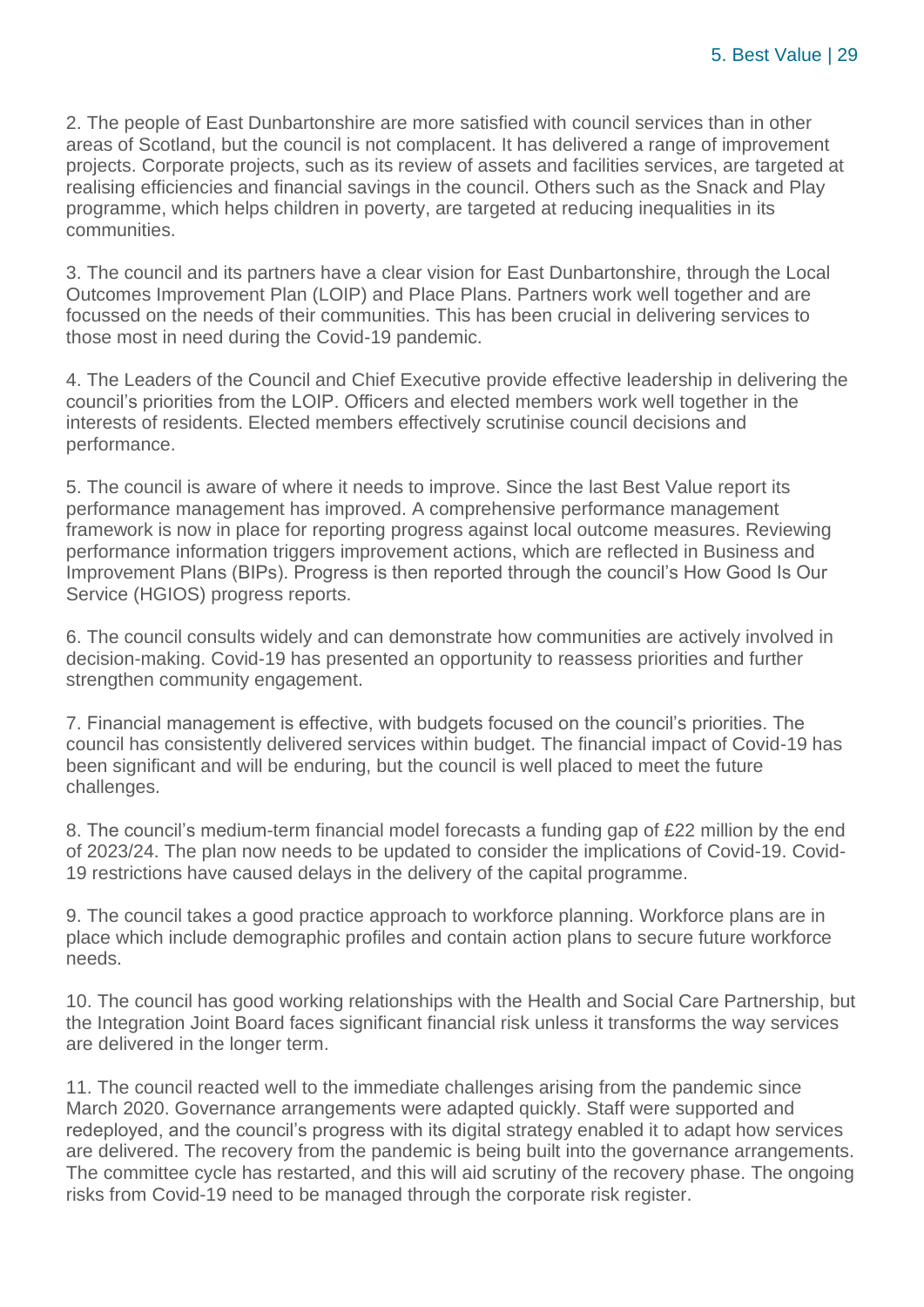12. The council recognises that its pace of improvement needs to be maintained as services adapt to the Covid-19 recovery phase. It is too early to see the full impact of the pandemic on service performance. The BIPs for 2021–2024 take the first steps to reflecting on how services will be delivered as the area recovers from the pandemic.

#### Source[: Audit Scotland BVAR September 2021](https://www.audit-scotland.gov.uk/uploads/docs/report/2021/bv_210929_east_dun.pdf)

**93.** The BVAR was considered by the Council on 4 November 2021, together with an action plan in response to the improvement recommendations. We will continue to monitor the council's progress against the improvement actions and next year's Annual Audit Report will include an update on the progress made by the council in response to the BVAR.

#### **The council is meeting statutory performance indicators (SPIs) expectations on reporting its performance to the public**

**94.** The Accounts Commission has a statutory responsibility to define the performance information that councils must publish. In turn, councils have their own responsibility, under their Best Value duty, to report performance to the public. The commission does not prescribe how councils should report this information but expects them to provide the public with fair, balanced and engaging performance information.

**95.** The Accounts Commission issued a revised 2018 Statutory Performance Information Direction in December 2018 which requires a council to report:

- its performance in improving local public services provided by the council (on its own and with its partners and communities), and progress against agreed desired outcomes
- its own assessment and independent audit assessments of how it is performing against its duty of Best Value, and how it plans to improve these assessments and how it (with its partners where appropriate) has engaged with and responded to its diverse communities.

**96.** The BVAR demonstrates that the council is meeting these expectations and concludes that:

- the council publishes an annual public performance report on its website which provides a good overview of council performance and how it contributes to the Community Planning Partnership's (CPP) Local Outcomes Improvement Plan (LOIP)
- the performance and governance section of the council's website provides lots of information on its performance, but the format could be improved to make it easier to understand and it needs to be kept up to date
- the council uses self-assessment effectively, to identify strengths and weaknesses and where improvement is required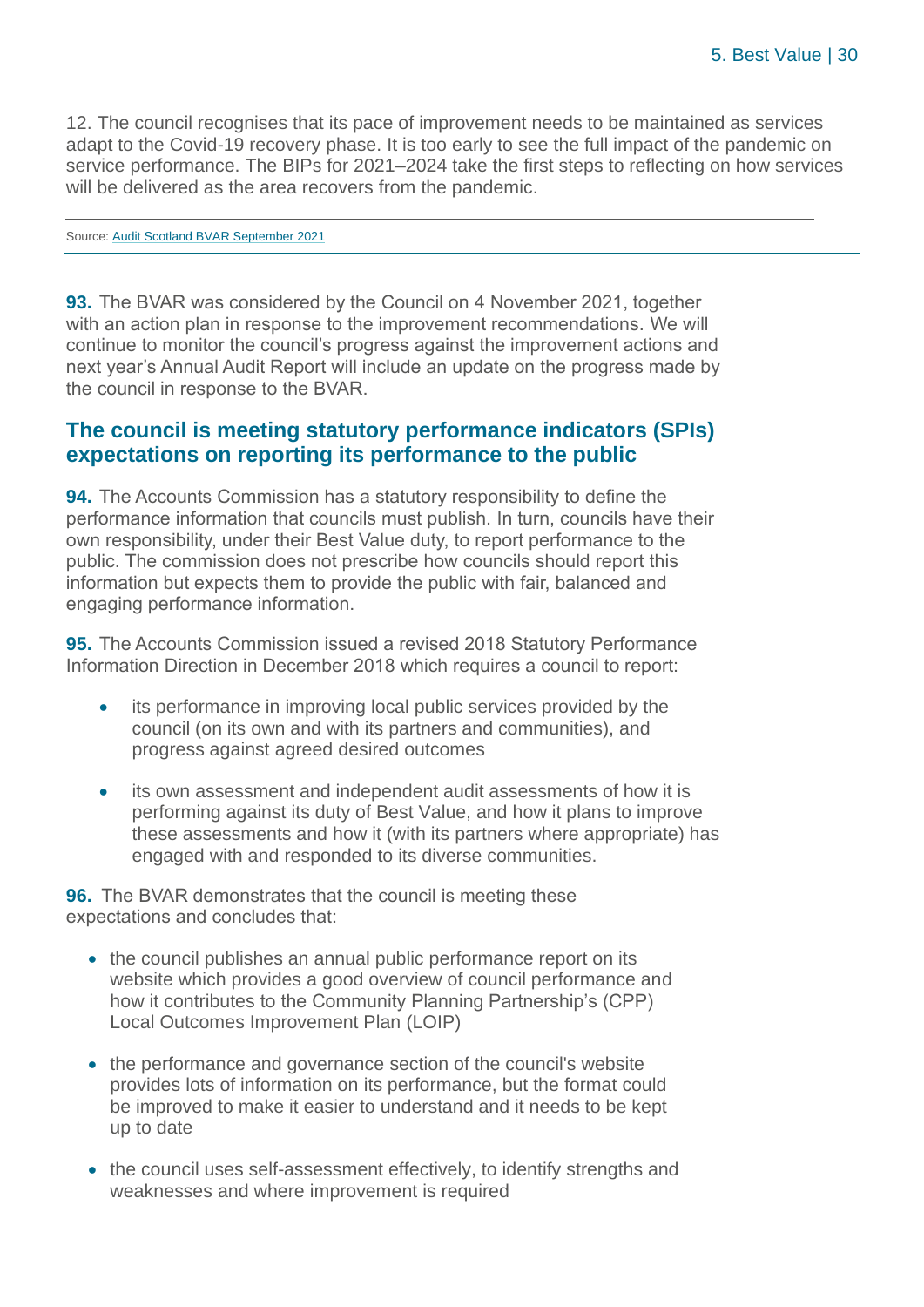• the BVAR and the council's improvement actions in response to the report are due to be reported to the Council in November 2021.

#### **The council has withdrawn from the East Dunbartonshire, Inverclyde and West Dunbartonshire Councils' Shared Service Joint Committee (SSJC)**

**97.** In November 2016 the East Dunbartonshire, Inverclyde and West Dunbartonshire Councils' Shared Service Joint Committee (SSJC) was established. This provided a governance framework for the potential sharing of services. At the Council meeting on 23 September 2021, elected members approved a report which recommended that the council formally withdraws from the SSJC.

**98.** The report presented to the Council meeting in September 2021 highlighted that, following the establishment of the SSJC, officers engaged in a prolonged period of negotiations with a view to developing plans for a roads shared service across each of the three constituent authorities. Unfortunately, a common position on the operating model could not be reached. In addition, the limited benefits of the proposed model were not sufficient to justify the potential upheaval and disruption to both the council's established service and its workforce, and for these reasons the council did not pursue participation in this shared service. West Dunbartonshire and Inverclyde Councils were operating from a different baseline position and so went on to establish a roads shared service independently of East Dunbartonshire Council.

**99.** The report to Council also notes that in the intervening period, West Dunbartonshire and Inverclyde Councils developed additional workstreams which did not suit the current structures and operating models of the council and the proposals did not align with the council's service priorities. Following discussions between the three constituent Chief Executives, officers proposed that East Dunbartonshire Council formally withdraw from the SSJC to allow West Dunbartonshire and Inverclyde Councils to develop the SSJC and its Standing Orders in a way which suits their operating models and strategic plans.

#### **National performance audit reports**

**100.** Audit Scotland carries out a national performance audit programme on behalf of the Accounts Commission and the Auditor General for Scotland. During 2020/21, Audit Scotland published a number of reports were issued which may be of interest to the body. These are outlined in [Appendix 3.](#page-38-0) National reports are reviewed by officers and taken for elected members' consideration where appropriate.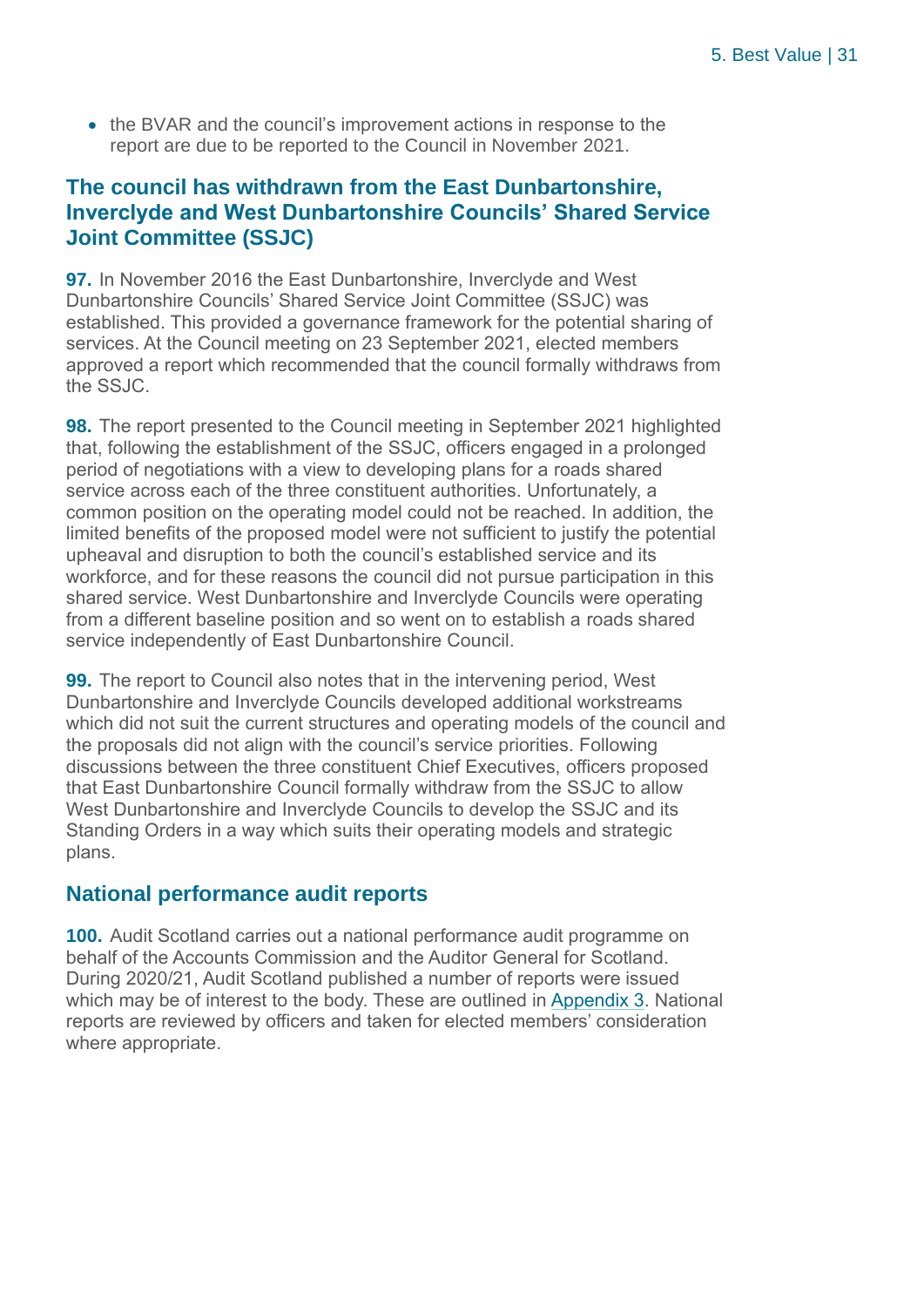### <span id="page-31-0"></span>**Appendix 1** Action plan 2020/21

#### **2020/21 recommendations**

| <b>Issue/risk</b>                                                                                                                                                                                        | <b>Recommendation</b>                                                                                                                                                       | <b>Agreed management</b><br>action/timing                                                                                                                                                                                                                                                                                                                                                                                 |
|----------------------------------------------------------------------------------------------------------------------------------------------------------------------------------------------------------|-----------------------------------------------------------------------------------------------------------------------------------------------------------------------------|---------------------------------------------------------------------------------------------------------------------------------------------------------------------------------------------------------------------------------------------------------------------------------------------------------------------------------------------------------------------------------------------------------------------------|
| 1. Bad debt provisions and<br>collectability of debt                                                                                                                                                     | Officers should review all<br>debts with an older age                                                                                                                       | With established controls in<br>place the council recognises                                                                                                                                                                                                                                                                                                                                                              |
| The council has a number of<br>bad debt provisions (BDPs)<br>for various categories of<br>debtors including Council<br>Tax, Non-Domestic Rates,<br><b>Housing Rents and Sundry</b><br>Debtors.           | profile, which are already fully<br>provided for and where it is<br>considered they are not<br>collectable, they should be<br>considered for write off.<br><b>Exhibit 2</b> | the importance of reviewing<br>the potential for bad debts<br>and providing for these where<br>appropriate. The impact of<br>Covid-19 has reinforced the<br>need to continue to apply,<br>and enhance these<br>processes, as the<br>recommendation suggests.<br>Such enhancements,<br>including the frequency of<br>these reviews, are being<br>implemented to ensure<br>appropriate control and<br>management oversight. |
| The level of provision applied<br>is dependent on the council's<br>consideration of the<br>collectability and age profile<br>of its debt. The impact of<br>Covid-19 has further<br>impacted the level of |                                                                                                                                                                             |                                                                                                                                                                                                                                                                                                                                                                                                                           |
| provisions required with<br>significant increases being                                                                                                                                                  |                                                                                                                                                                             | <b>Chief Finance Officer</b>                                                                                                                                                                                                                                                                                                                                                                                              |
| applied in 2020/21.                                                                                                                                                                                      |                                                                                                                                                                             | December 2021                                                                                                                                                                                                                                                                                                                                                                                                             |
| $Risk$ – The gross debtors<br>balance is overstated as                                                                                                                                                   |                                                                                                                                                                             |                                                                                                                                                                                                                                                                                                                                                                                                                           |

A number of audit recommendations were reported in the BVAR. These have not been duplicated here. The council's improvement plan in response to the BVAR will be monitored and an update reported in the 2021/22 annual audit report.

#### **Follow-up of prior year recommendations**

some debts will not be collectable. However, these have been fully provided for

as part of each BDP.

| <b>S</b> Issue/risk            | <b>Recommendation</b>                                           | <b>Agreed management</b><br>action/timing |
|--------------------------------|-----------------------------------------------------------------|-------------------------------------------|
| <b>PY1. Efficiency savings</b> | The council should review all Complete<br>savings proposals for |                                           |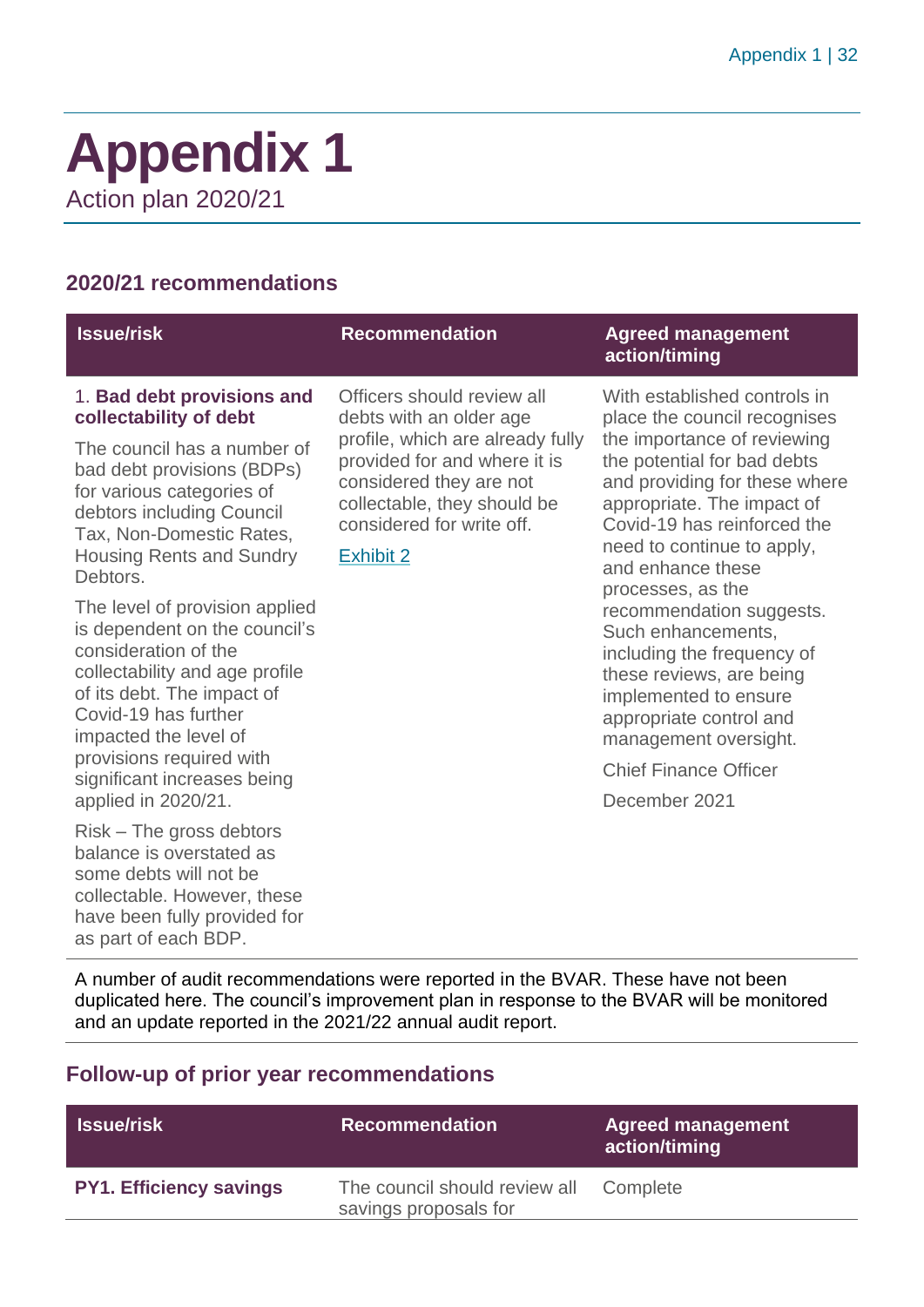#### Appendix 1 | 33

| <b>Issue/risk</b>                                                                                                                                                                                                                                                                                                                                                                         | <b>Recommendation</b>                                                                                                                                                                                                                  | <b>Agreed management</b><br>action/timing                                                                                                                                                                                                                                                                                             |
|-------------------------------------------------------------------------------------------------------------------------------------------------------------------------------------------------------------------------------------------------------------------------------------------------------------------------------------------------------------------------------------------|----------------------------------------------------------------------------------------------------------------------------------------------------------------------------------------------------------------------------------------|---------------------------------------------------------------------------------------------------------------------------------------------------------------------------------------------------------------------------------------------------------------------------------------------------------------------------------------|
| The council's efficiency<br>savings proposals for<br>2020/21 were identified<br>before the Covid-19<br>pandemic occurred in March<br>2020.<br>Risk – The assumptions<br>made by the council don't<br>take into account the financial<br>impact of Covid-19.                                                                                                                               | 2020/21 in light of the Covid-<br>19 pandemic to assess the<br>potential impact on the<br>council's ability to achieve its<br>efficiency savings target in<br>2020/21.                                                                 | Part 2 of this report highlights<br>that actual efficiency savings<br>achieved in 2020/21 were<br>£5.634 million against total<br>planned efficiency savings of<br>£6.771 million (83% of the<br>total planned savings). A<br>surplus of £14.350 million is<br>reported against budgeted<br>general fund services net<br>expenditure. |
| <b>PY2. Medium term financial</b><br>plan<br>The council's medium term<br>financial plan was developed<br>before the Covid-19<br>pandemic occurred in March<br>2020.<br>Risk – The assumptions<br>made in the council's<br>financial plan are out of date<br>and don't take into account<br>the financial impact of Covid-<br>19.                                                         | The council should review its<br>medium term financial plan<br>following the Covid-19<br>pandemic to reflect its impact<br>on the council's finances<br>going forward, including<br>scenario planning of key<br>financial assumptions. | Complete<br>An updated financial plan that<br>extends the timeline from 3 to<br>5 years was presented to the<br>Council meeting on 4<br>November 2021.                                                                                                                                                                                |
| <b>PY3. Fairness and equality</b><br>The council's most recent<br>equality outcomes report was<br>published in April 2017.<br>However, no subsequent<br>progress report has been<br>considered by the council or<br>published and the deadline<br>for this was April 2019.<br>Risk – The council cannot<br>demonstrate that it is meeting<br>its duties under the Equalities<br>Act 2010. | The council should review its<br>equality outcomes reporting<br>timescales to comply with the<br><b>Public Sector Equality Duty to</b><br>ensure the council continues<br>to meet its duties under the<br>Equalities Act 2010.         | Complete<br>The Equalities Mainstreaming<br>and Outcome Report was<br>presented to the Council<br>meeting on the 23 September<br>2021. This included<br>consideration of the period<br>2017-21 and approval of the<br>equality outcomes for 2021-<br>25.                                                                              |
| <b>PY4. Use of LGBF data</b>                                                                                                                                                                                                                                                                                                                                                              | The council should compare                                                                                                                                                                                                             | In Progress                                                                                                                                                                                                                                                                                                                           |
| Although the council's review<br>of LGBF data includes a<br>comparison of its<br>performance with the Scottish<br>average, it does not include a<br>comparison of performance                                                                                                                                                                                                             | its performance against its<br>LGBF family groups in order<br>to help drive continuous<br>improvement within the<br>council.                                                                                                           | The Corporate Performance<br><b>Improvement Action Plan</b><br>presented to the Council<br>meeting in June 2021<br>includes an action to increase<br>the use of benchmarking                                                                                                                                                          |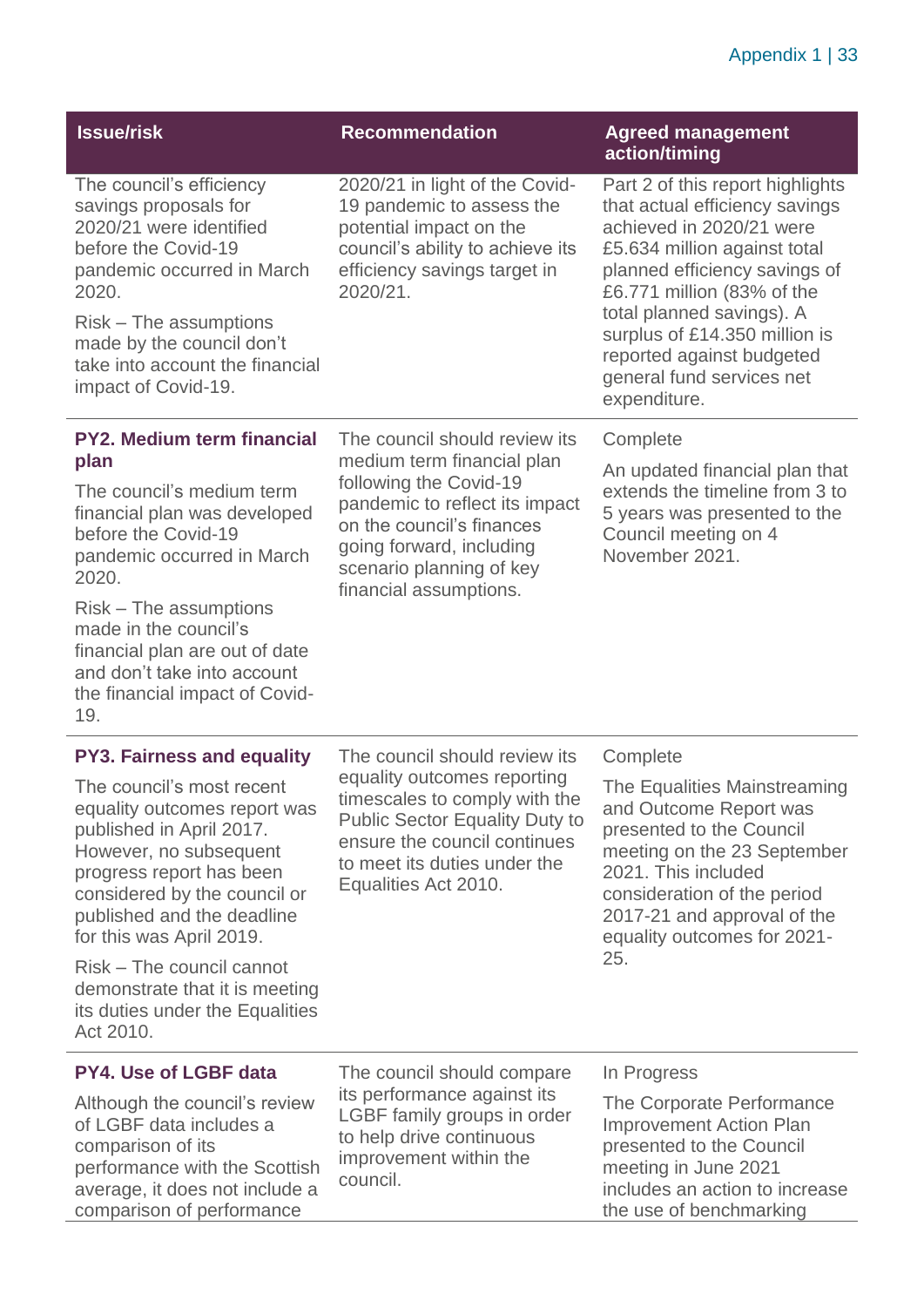#### Appendix 1 | 34

| <b>Issue/risk</b>                                                                                            | <b>Recommendation</b> | <b>Agreed management</b><br>action/timing                                         |
|--------------------------------------------------------------------------------------------------------------|-----------------------|-----------------------------------------------------------------------------------|
| against its LGBF family<br>groups.                                                                           |                       | data, including the use of<br>family groupings.                                   |
| Risk – The council cannot<br>demonstrate continuous<br>improvement in relation to its<br>LGBF family groups. |                       | Executive Officer - Customer<br>and Business Support Officer<br><b>April 2022</b> |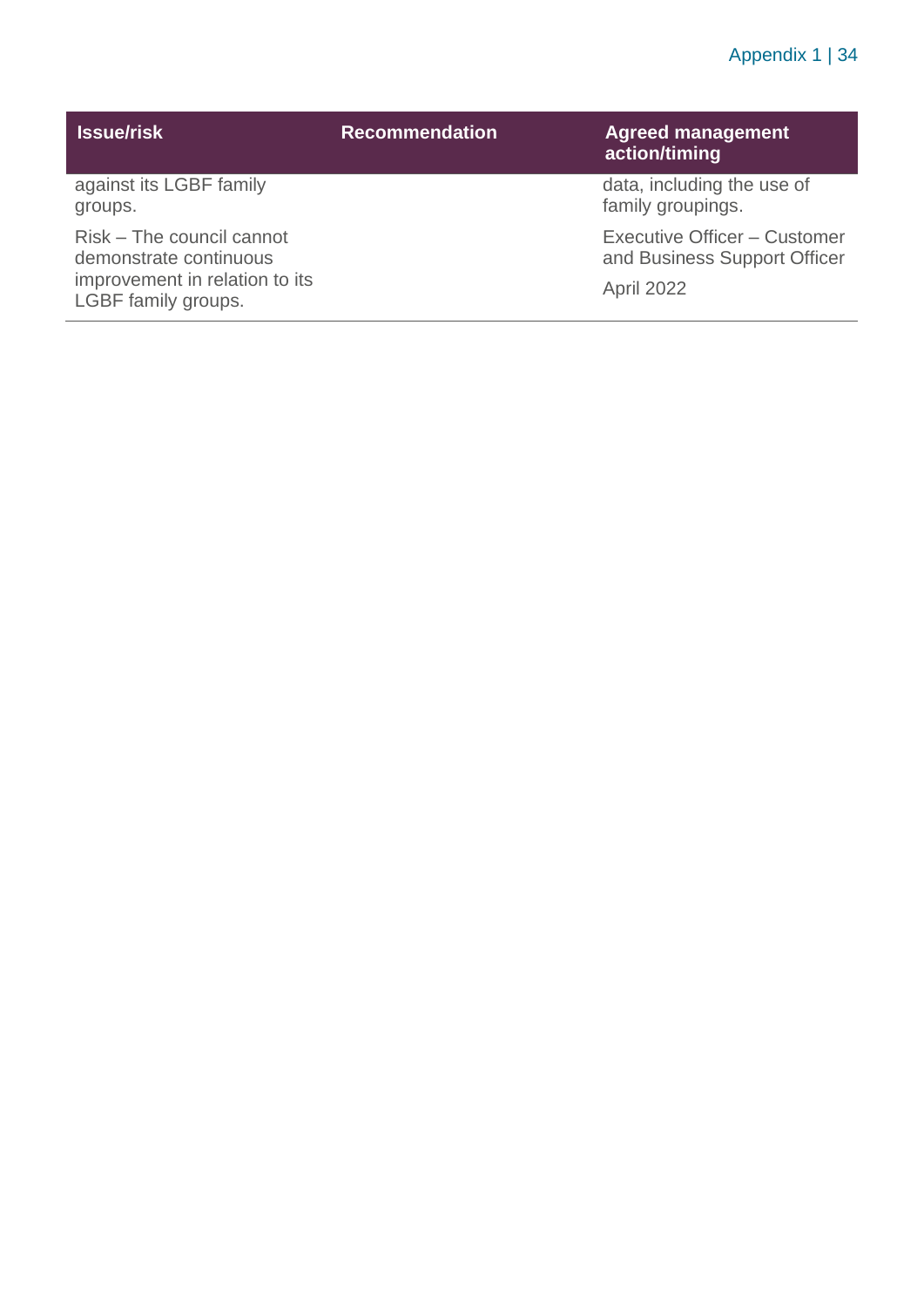## <span id="page-34-0"></span>**Appendix 2**

Significant audit risks identified during planning

The table below sets out the audit risks we identified during our planning of the audit and how we addressed each risk in arriving at our conclusion. The risks are categorised between those where there is a risk of material misstatement in the annual accounts and those relating our wider responsibility under the [Code](http://www.audit-scotland.gov.uk/report/code-of-audit-practice-2016)  [of Audit Practice 2016.](http://www.audit-scotland.gov.uk/report/code-of-audit-practice-2016)

| <b>Audit risk</b>                                                                                                                                                                                                                                                                                                                     | <b>Assurance procedure</b>                                                                                                                                                                                                                                                                                               | <b>Results and conclusions</b>                                                                                                                                                                                                                                                                                                                                                             |
|---------------------------------------------------------------------------------------------------------------------------------------------------------------------------------------------------------------------------------------------------------------------------------------------------------------------------------------|--------------------------------------------------------------------------------------------------------------------------------------------------------------------------------------------------------------------------------------------------------------------------------------------------------------------------|--------------------------------------------------------------------------------------------------------------------------------------------------------------------------------------------------------------------------------------------------------------------------------------------------------------------------------------------------------------------------------------------|
| 1. Risk of material<br>misstatement due to fraud<br>caused by the management<br>override of controls                                                                                                                                                                                                                                  | Detailed testing of journal<br>entries.<br>Review of accounting<br>estimates.                                                                                                                                                                                                                                            | We undertook detailed testing<br>of journal entries, accruals<br>and prepayments. We also<br>reviewed accounting<br>estimates and transactions<br>for appropriateness. We<br>reviewed the Annual<br><b>Governance Statement and</b><br>the assurances in support of<br>the statement.<br><b>Conclusion:</b> We did not<br>identify any instances of<br>management override of<br>controls. |
| <b>International Auditing</b><br>Standards require that audits<br>are planned to consider the<br>risk of material misstatement<br>in the financial statements<br>caused by fraud, which is<br>presumed to be a significant<br>risk in any audit. This<br>includes the risk of fraud due<br>to the management override<br>of controls. | Focused testing of accruals<br>and prepayments.<br>Identification and evaluation<br>of significant transactions that<br>are outside the normal course<br>of business.<br>Review of the Annual<br><b>Governance Statement and</b><br>the assurances obtained by<br>the Section 95 officer in<br>support of the statement. |                                                                                                                                                                                                                                                                                                                                                                                            |
| 2. Risk of material<br>misstatement caused by<br>fraud in revenue<br>recognition<br>As set out in ISA (UK)240,<br>there is a presumed risk of<br>fraud in the recognition of<br>income. There is a risk that<br>income may be misstated<br>resulting in a material<br>misstatement in the financial<br>statements.                    | Detailed testing of revenue<br>transactions focusing on the<br>areas of greatest risk.<br>Testing the operation of key<br>controls over council tax,<br>NDR and housing rent<br>income.                                                                                                                                  | We sample tested income<br>and transactions to confirm<br>that these were in the normal<br>course of business.<br>We obtained satisfactory<br>explanations for any<br>significant increases or<br>decreases in income.<br>Our sample cut-off testing<br>confirmed that transactions<br>were processed in the correct<br>accounting year.                                                   |
| <b>East Dunbartonshire Council</b><br>receives a significant amount<br>of income from several<br>sources including fees and<br>charges. The extent and<br>complexity of income means                                                                                                                                                  |                                                                                                                                                                                                                                                                                                                          | <b>Conclusion: The council has</b><br>effective arrangements in<br>place to minimise the risk of<br>fraud over income.                                                                                                                                                                                                                                                                     |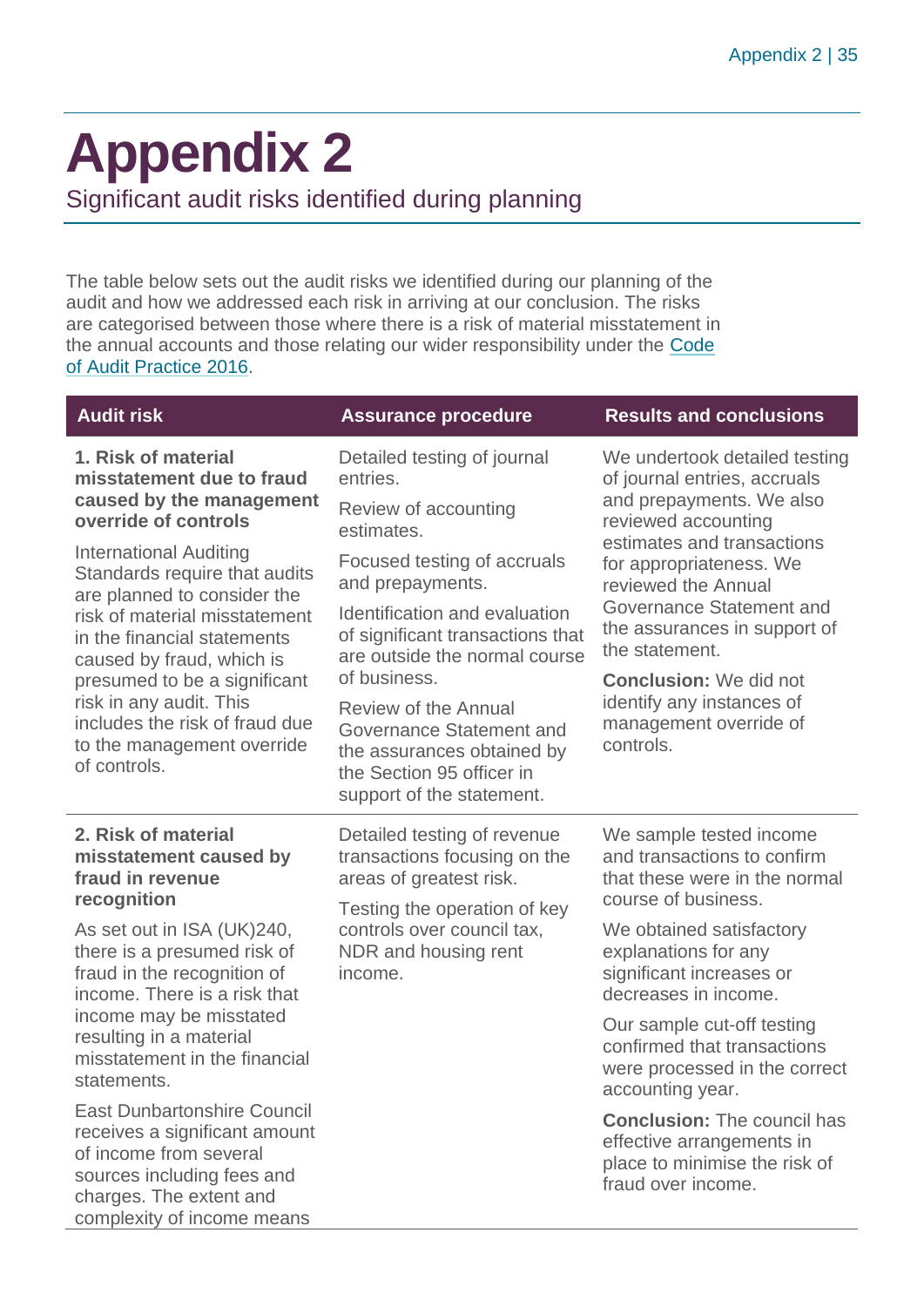**Audit risk Assurance procedure Results and conclusions**

that there is an inherent risk of fraud.

#### **3. Risk of material misstatement caused by fraud in expenditure**

As most public-sector bodies are net expenditure bodies, the risk of fraud is more likely to occur in expenditure. There is a risk that expenditure may be misstated resulting in a material misstatement in the financial statements.

East Dunbartonshire Council incurs significant costs such as welfare costs, social care payments and grant payments where there is an inherent risk of fraud.

Detailed substantive testing of expenditure including grant payments and housing benefit transactions.

Detailed work on procurement arrangements including declaration of gifts and hospitality.

Audit work on the National Fraud Initiative matches.

No significant issues were identified from our testing of expenditure and housing benefit transactions disclosed in the 2019/20 financial statements.

No significant issues were identified from our work on procurement arrangements.

We concluded that the council is proactive in following up NFI matches.

**Conclusion:** The council has effective arrangements in place to minimise the risk of fraud over expenditure.

#### **4. Covid-19 funding and financial flexibilities**

Councils are receiving additional funding to cover Covid-19 costs. The council is responsible for approving and distributing various grants relating to the Covid-19 disruption from this funding.

In addition, councils have been given the option to apply some financial flexibility options to mitigate some of the impact of Covid-19.

As yet, no clear guidance has been issued as to how all of these items should be presented in the council's annual accounts.

Due to the volume and complexity of the various schemes there is an increased risk of fraudulent claims and payments. In

Review Scottish Government and CIPFA/LASAAC guidance.

Review of the controls in place for the payment of grants, with emphasis on the business support grant payments.

Review of accounting treatment and disclosures in 2020/21 annual accounts to ensure this is consistent with relevant guidance.

Review of any internal audit work on grant payments.

We reviewed all relevant Covid-19 related guidance to ensure the council complied with all requirements. including the accounting treatment and disclosures in the council's 2020/21 annual accounts. We identified a number of Covid-19 funding streams which were incorrectly treated in the unaudited accounts which have been amended in the audited accounts.

We reviewed the controls over grant payments in relation to Covid-19 and the work of internal audit in this area. We did not identify any issues in relation to these controls.

**Conclusion:** The council has effective arrangements in place to minimise the risk of fraudulent claims and payments in relation to Covid-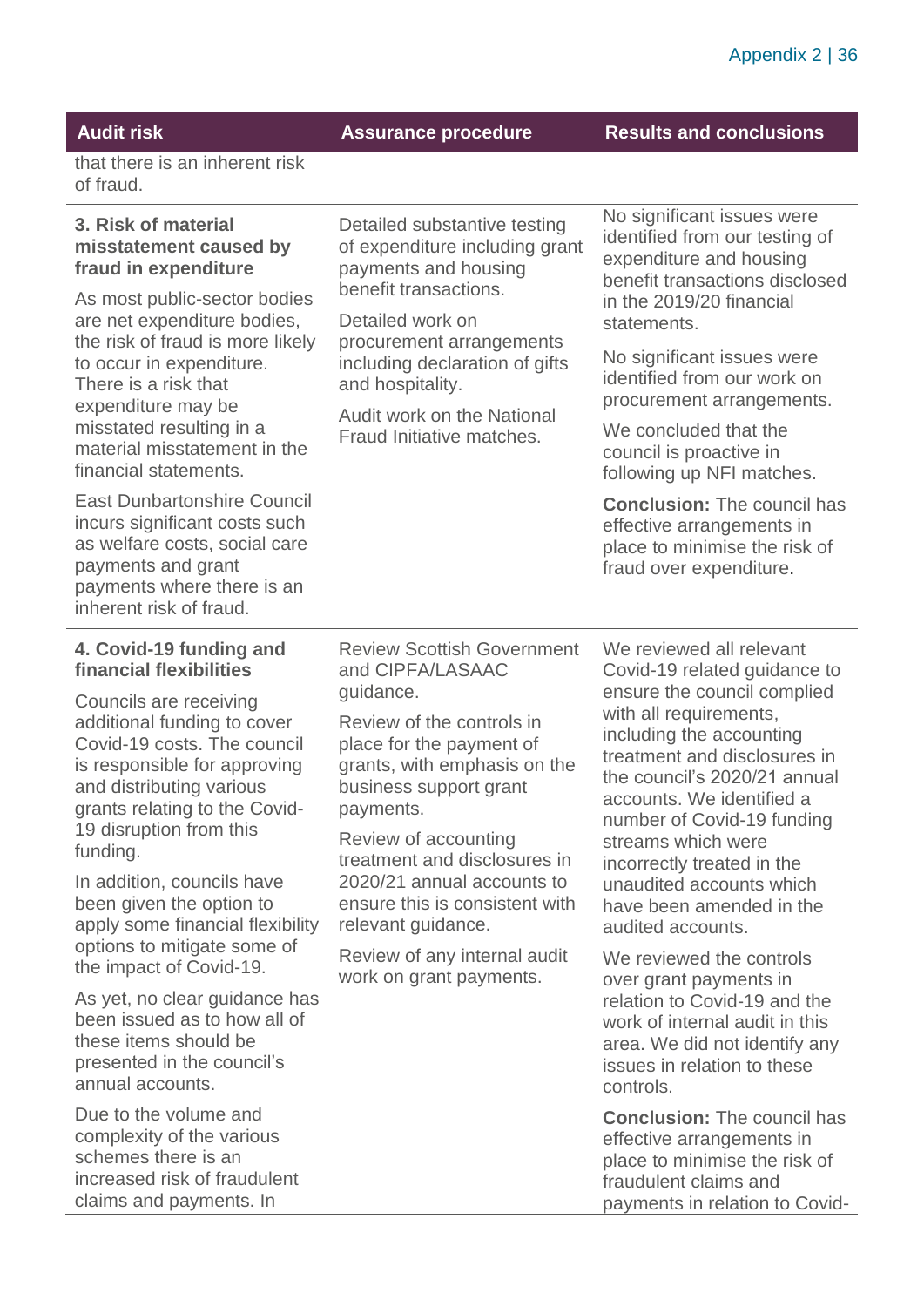#### **Audit risk Assurance procedure Results and conclusions**

19 and has correctly accounted for Covid-19 funding streams in the 2020/21 annual accounts.

addition, there is a risk that the funding streams are not properly accounted for and disclosed in the 2020/21 annual accounts.

#### **5. Estimation and judgements**

There is a significant degree of subjectivity in the measurement and valuation of some material balance sheet assets/liabilities.

• Valuations on non-current assets rely on expert valuations and management assumptions

• The value of the council's pension liability is an estimate based on information provided by management and actuarial assumptions

• The council's provision for doubtful debts is based on management assessment of the recoverability of debts

• Property valuations may not be able to take place if valuers are unable to physically visit assets as a result of Covid-19 nonessential travel restrictions.

There is a risk that valuations of assets/liabilities are materially misstated.

Review of the work of the valuer and actuary.

Focused substantive testing of classification and valuation of assets.

Review appropriateness of actuarial assumptions.

Confirm pension valuations in actuarial report are correctly reflected within the 2020/21 accounts.

Review the provision for doubtful debts to assess whether it is reasonable and complete based on the perceived risk that the debt will not be recovered, and in line with historic experience

Review actual experience of significant estimates made in the prior year.

We reviewed the work of the valuer and carried out focused substantive testing of the classification and valuation of assets. We did not identify any errors.

We reviewed the work of the actuary and assessed the appropriateness of the actuarial assumptions. We did not identify any errors.

We confirmed that pension valuations provided by the actuary are correctly reflected in the 2020/21 annual accounts.

No significant issues were identified from our work on the provision for doubtful debts or other provisions.

**Conclusion:** No material misstatements were identified in relation to valuations of assets and liabilities.

#### **Risks identified from the auditor's wider responsibility under the Code of Audit Practice**

| <b>Audit risk</b>                                          | <b>Assurance procedure</b>                          | <b>Results and conclusions</b>                                                              |
|------------------------------------------------------------|-----------------------------------------------------|---------------------------------------------------------------------------------------------|
| 6. Financial sustainability                                | Consider the 2021/22                                | Part 3 of this report highlights                                                            |
| The Covid-19 disruption has<br>had a fundamental impact on | revenue budget and required<br>savings target.      | a potential consolidated<br>overspend (including the IJB)                                   |
| what and how services are<br>delivered by the council and  | Review the financial<br>monitoring during the year, | in 2020/21 of £3.264 million.<br>Excluding the IJB overspend,<br>this reduces the projected |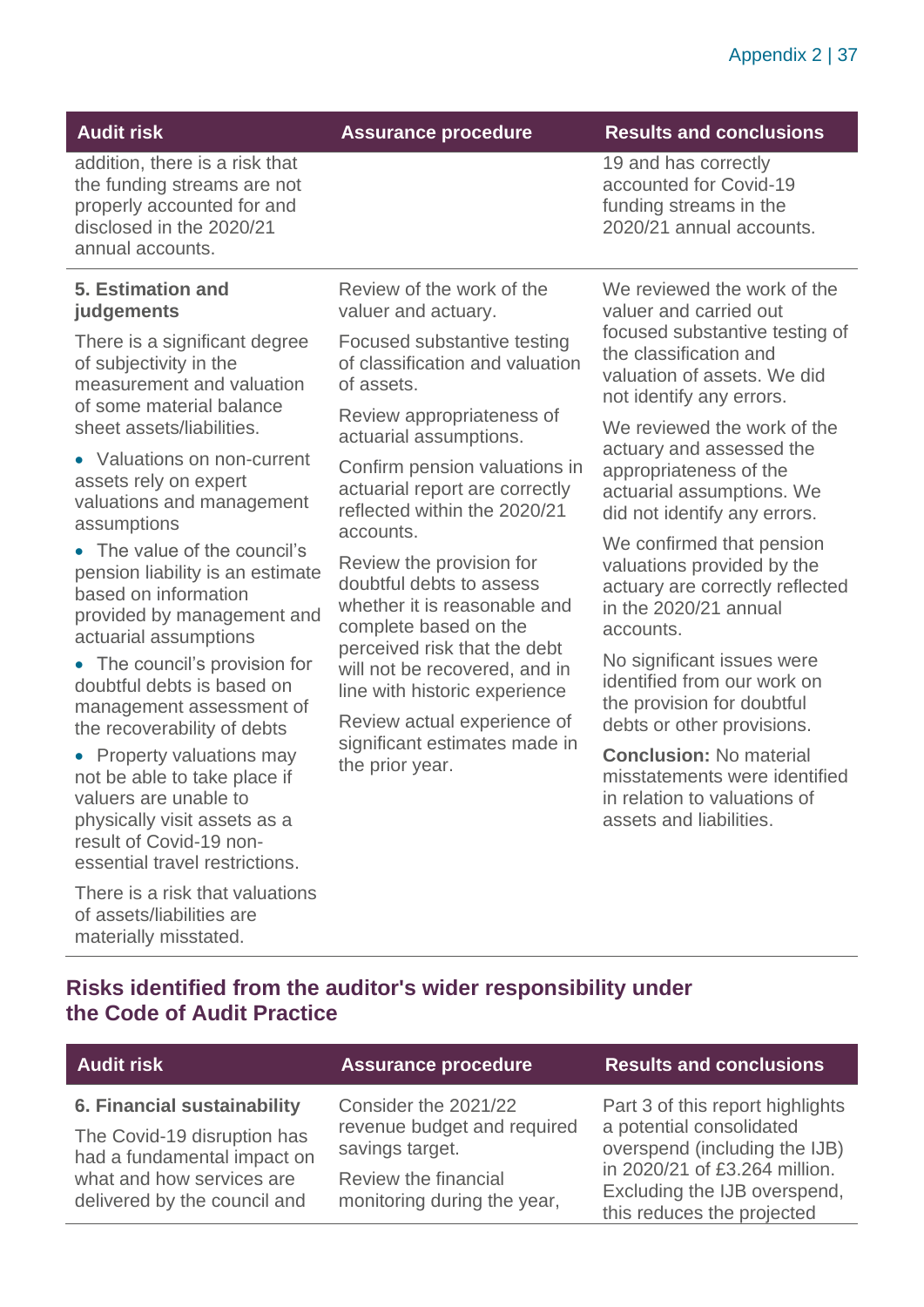| <b>Audit risk</b>                                                                                                                                                                                                                                                                                                                                                                                                                                                                                                                                 | <b>Assurance procedure</b>                                                                                                                          | <b>Results and conclusions</b>                                                                                                                                                                                                                                                                                                                                                                                                           |
|---------------------------------------------------------------------------------------------------------------------------------------------------------------------------------------------------------------------------------------------------------------------------------------------------------------------------------------------------------------------------------------------------------------------------------------------------------------------------------------------------------------------------------------------------|-----------------------------------------------------------------------------------------------------------------------------------------------------|------------------------------------------------------------------------------------------------------------------------------------------------------------------------------------------------------------------------------------------------------------------------------------------------------------------------------------------------------------------------------------------------------------------------------------------|
| its partners. Inevitably, there<br>will be additional cost<br>burdens to the council on top<br>of the immediate response to<br>the Covid-19 crisis and<br>council priorities may need to<br>change. Furthermore, the<br>council's medium-term<br>financial plan was developed<br>before the Covid-19                                                                                                                                                                                                                                              | including the use of reserves<br>and delivery of planning<br>saving.<br>Review of the longer-term<br>financial impact of the Covid-<br>19 pandemic. | overspend to £2.373 million<br>However, with expenditure<br>carried forward from previous<br>years still to be applied and<br>additional funding<br>redeterminations not<br>included, this position is likely<br>to change as the year<br>progresses and the council<br>responds to Covid-19.                                                                                                                                            |
| pandemic began, therefore<br>there is a risk that<br>assumptions made do not<br>consider the financial impact<br>of Covid-19.<br>As the council reinstates                                                                                                                                                                                                                                                                                                                                                                                        |                                                                                                                                                     | The medium term financial<br>plan needs to be revised to<br>reflect the impact of Covid-19<br>on the council's<br>transformation and efficiency                                                                                                                                                                                                                                                                                          |
| services, this is likely to<br>require expenditure beyond<br>that in the budget and<br>financial plans will need to be<br>revised accordingly.                                                                                                                                                                                                                                                                                                                                                                                                    |                                                                                                                                                     | plans.<br><b>Conclusion: The council's</b><br>budget setting and financial<br>management arrangements<br>are effective but the financial<br>position is challenging for the<br>council. This is reflected in<br>the narrative of this report.                                                                                                                                                                                            |
| <b>7. Capital slippage</b><br>The council is currently<br>reporting that the capital<br>programme is unlikely to<br>progress as planned and<br>within previously projected<br>timescales, due to limited<br>opportunity for major capital<br>projects to progress during<br>the lockdown. It has also<br>been reported that there are<br>anticipated increased costs to<br>bring major capital projects<br>into existence due to<br>additional requirements to<br>ensure on site safety and<br>social distancing throughout<br>the build process. | On-going monitoring of<br>capital budget plans and<br>reports.                                                                                      | The BVAR and part 2 of this<br>report highlights that Covid-<br>19 has had a significant<br>impact on the 2020/21 capital<br>plans and projects will be<br>rescheduled to 2021/22<br><b>Conclusion: The council's</b><br>long-term capital plan sets<br>out an ambitious capital<br>investment programme, but<br>Covid-19 restrictions could<br>delay the projects'<br>completion. This is reflected<br>in the narrative of this report. |
| There is a risk that slippage<br>in this years' capital<br>programme will impact on the<br>council's ability to meet its<br>10-year long-term capital<br>plan.                                                                                                                                                                                                                                                                                                                                                                                    |                                                                                                                                                     |                                                                                                                                                                                                                                                                                                                                                                                                                                          |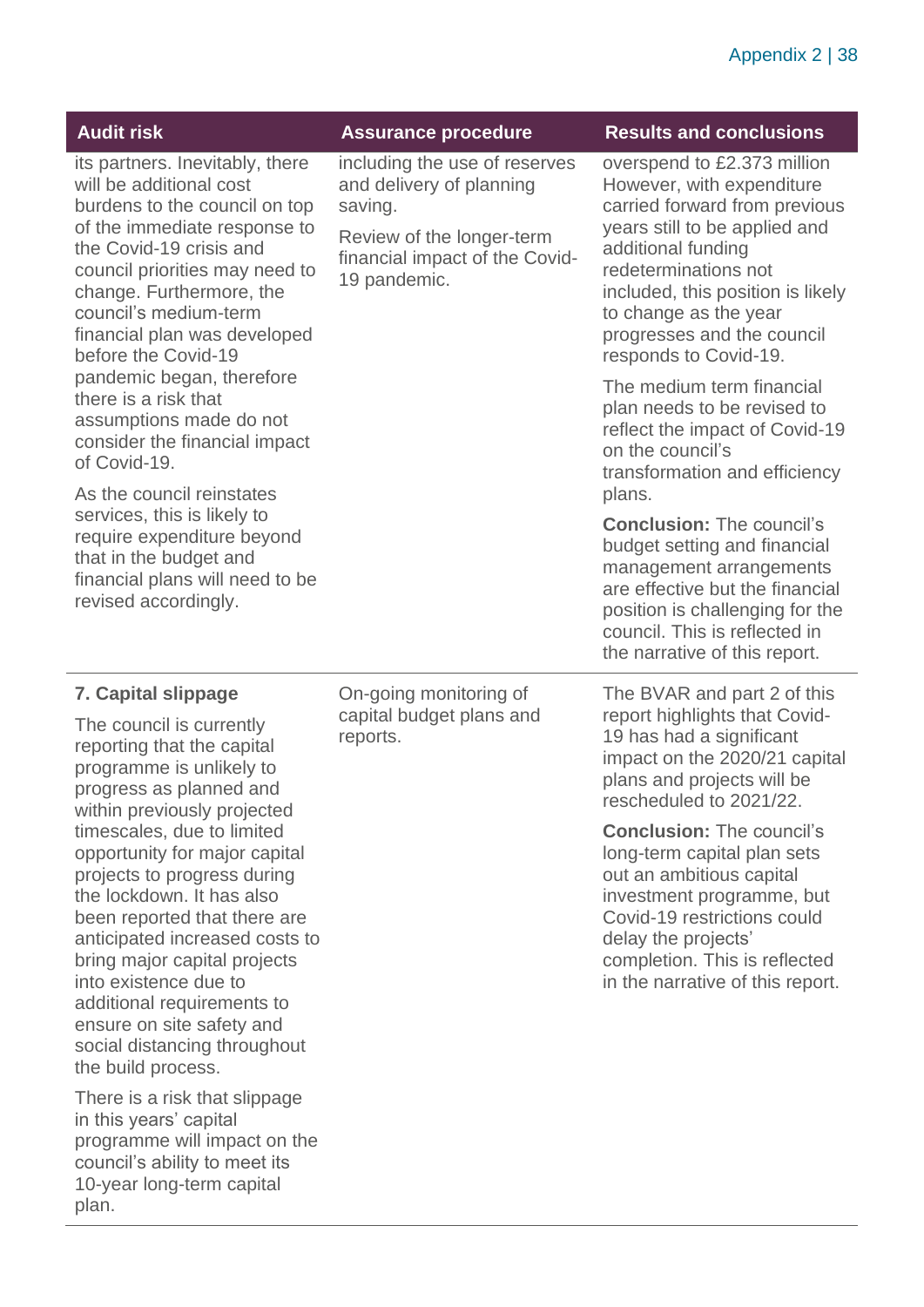### <span id="page-38-0"></span>**Appendix 3**

Summary of national performance reports 2020/21

April [Affordable housing](https://www.audit-scotland.gov.uk/report/affordable-housing)

**June** [Highlands and Islands Enterprise: Management of Cairngorm mountain and](https://www.audit-scotland.gov.uk/report/highlands-and-islands-enterprise-management-of-cairngorm-mountain-and-funicular-railway)  [funicular railway](https://www.audit-scotland.gov.uk/report/highlands-and-islands-enterprise-management-of-cairngorm-mountain-and-funicular-railway)

[Local government in Scotland Overview 2020](https://www.audit-scotland.gov.uk/report/local-government-in-scotland-overview-2020)

July [The National Fraud Initiative in Scotland 2018/19](https://www.audit-scotland.gov.uk/report/the-national-fraud-initiative-in-scotland-201819)

**January** [Digital progress in local government](https://www.audit-scotland.gov.uk/report/digital-progress-in-local-government) [Local government in Scotland: Financial overview 2019/20](https://www.audit-scotland.gov.uk/report/local-government-in-scotland-financial-overview-201920)

February [NHS in Scotland 2020](https://www.audit-scotland.gov.uk/report/nhs-in-scotland-2020)

March [Improving outcomes for young people through school education](https://www.audit-scotland.gov.uk/report/improving-outcomes-for-young-people-through-school-education)

May 2021 [Local Government in Scotland Overview 2021](https://www.audit-scotland.gov.uk/report/local-government-in-scotland-overview-2021)